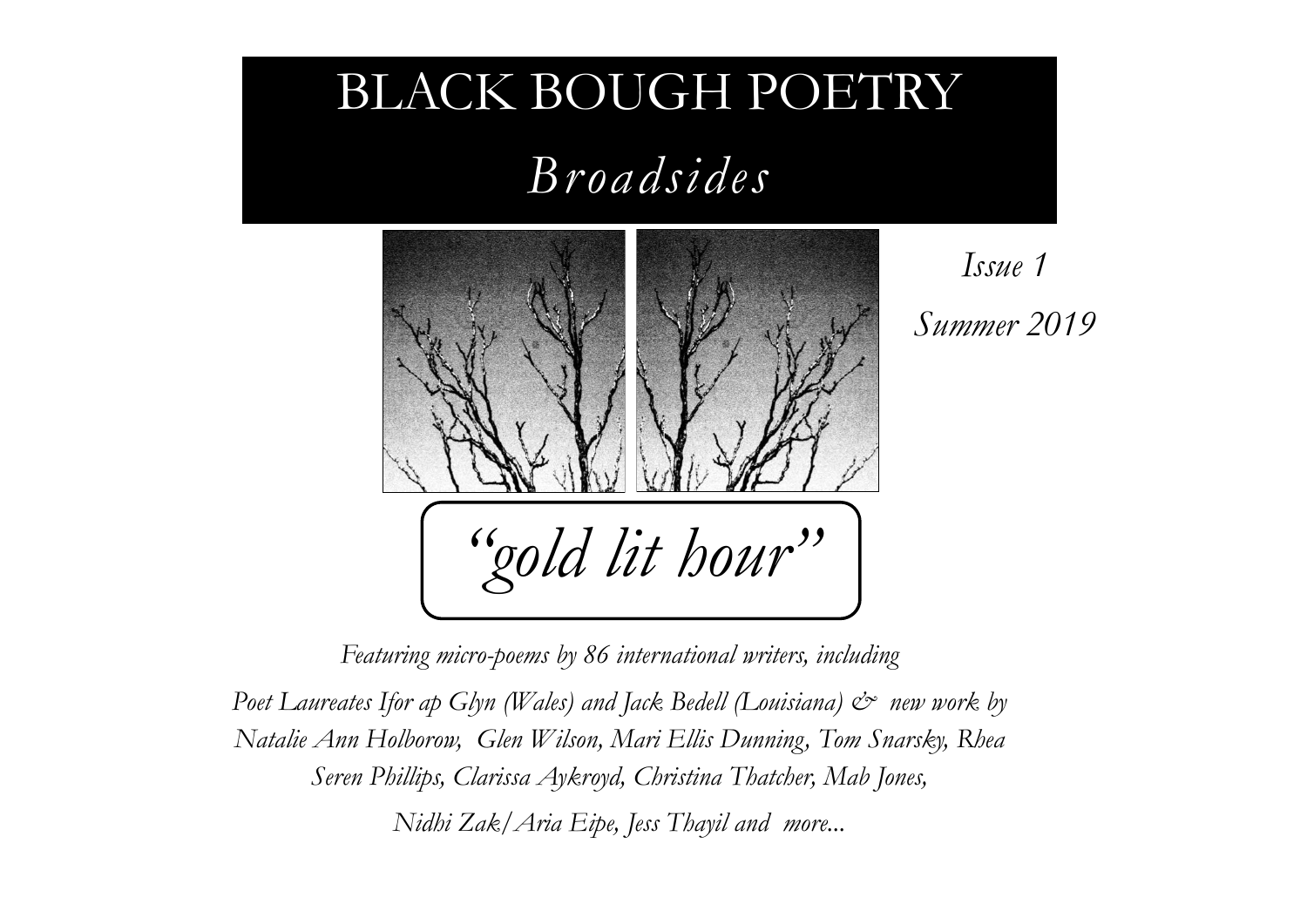# *"gold lit hour"*



Welcome to the first issue of Black Bough Poetry— poems of beauty, subtlety and precision by 86 contributors from across the world. There are 16 broadsides of micro-poetry in this inaugural publication.

It was amazing to receive entries from two Poet Laureates— Ifor ap Glyn (Wales) and Jack Bedell (Louisiana) and so many published and award-winning writers. Poets contributed from Wales, Scotland, Ireland, England, America, India, New Zealand, Australia, Holland, Ghana, to name but a few.

It is really heartening to have new poets share a platform with very experienced ones. This can only breed confidence.

This project is inspired by Poetry Northern Ireland's *Panning for Poems* and the imagist and micro-poetry movements.

Ifor ap Glyn's poem encapsulates this project—birth and proliferation - while this issue takes its name from beautiful words by American poet, Kyla Houbolt.

Thanks to the contributors and the readers. Already looking forward to the next issue.

Thanks for reading,

*Matthew M C Smith* 

Editor

Twitter: @blackboughpoems and updates also at

@MatthewMCSmith

E-mail: blackboughpoetry@outlook.com

#### Gold

I lean my ride on the corner of the old store and sneak into the near field to steal you a flower. I almost get lost, choosing. I gather too many, wish the old bike had a basket. Cuts like a knife, to watch this gold lit hour fall to night.

*Kyla Houbolt*

Mae eisoes sawl mesen—yn esgyn

O gysgod hen dderwen;

Mae parhàd pan gwymp y pren.

already several acorns—are rising

from the old oak's shadow

the tree lives on when it falls.

*Ifor ap Glyn, National Poet of Wales*

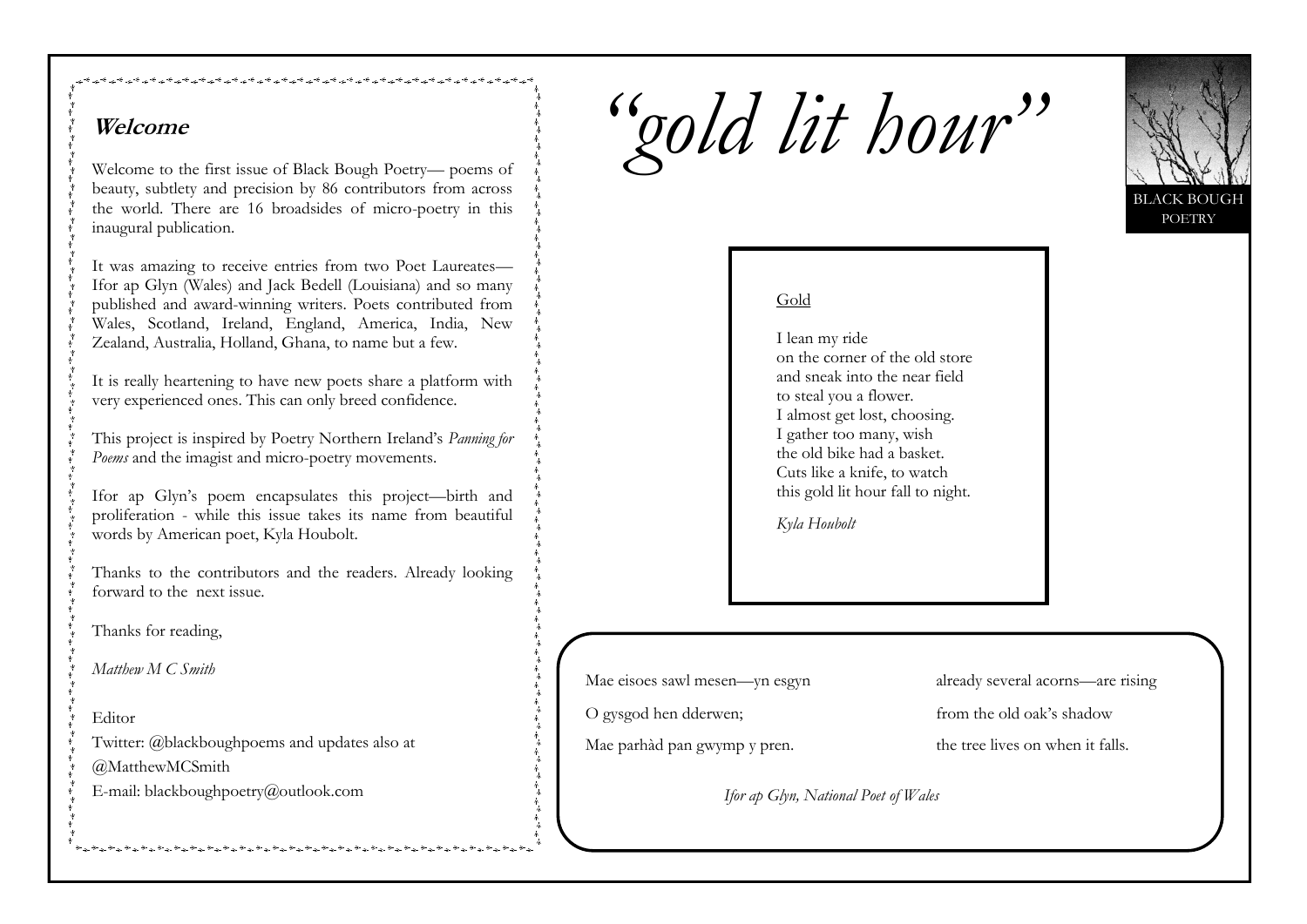#### Bodkin

Twice a day I take a trip to the annexe toilets for insulin, hold the hypodermic needle like a bodkin. Afterwards, I watch the bug of blood track my belly in a relieved little puff, crush it just short of the waistband.

*Natalie Ann Holborow*

#### Like your love, snow

is light, each flake made from a breath; is porous, swallowing my voice; is hard, a fist, a wedding-white death; is heavy, pressing, stressing joists;

tells secrets, the heart-prints you left; lies for you, too, covers your tracks; loves, its cold an angel's caress; thaws, its memory soft as wax.

*Rae Howells*

*" heart-prints* "

#### Newborn

Petals of your fingers around mine; Hibiscus closing around moonlight.

*Briony Collins*

#### The Desert that was my Home

the sun that is torrid scorch-dark desolate draggletailed landscape burning sand ululates a split in the sky.

*C. Aloysius Mariotti*

#### A map of their world

Overnight, the appearance of an atlas: a silvered, sluggish cartography. Strange navigations

Night Writing # 4

The crack of gunshot.

sings like a new coin.

*Nidhi Zak/Aria Eipe* 

Spent casing spins in the hush,

through oceans of lichen; passages of light unchartable till torched by the dawn. Snail-like, filigreed

journeys to places already discovered. A shimmer of routes, a tracery. A map of their world.

*Mark Antony Owen*

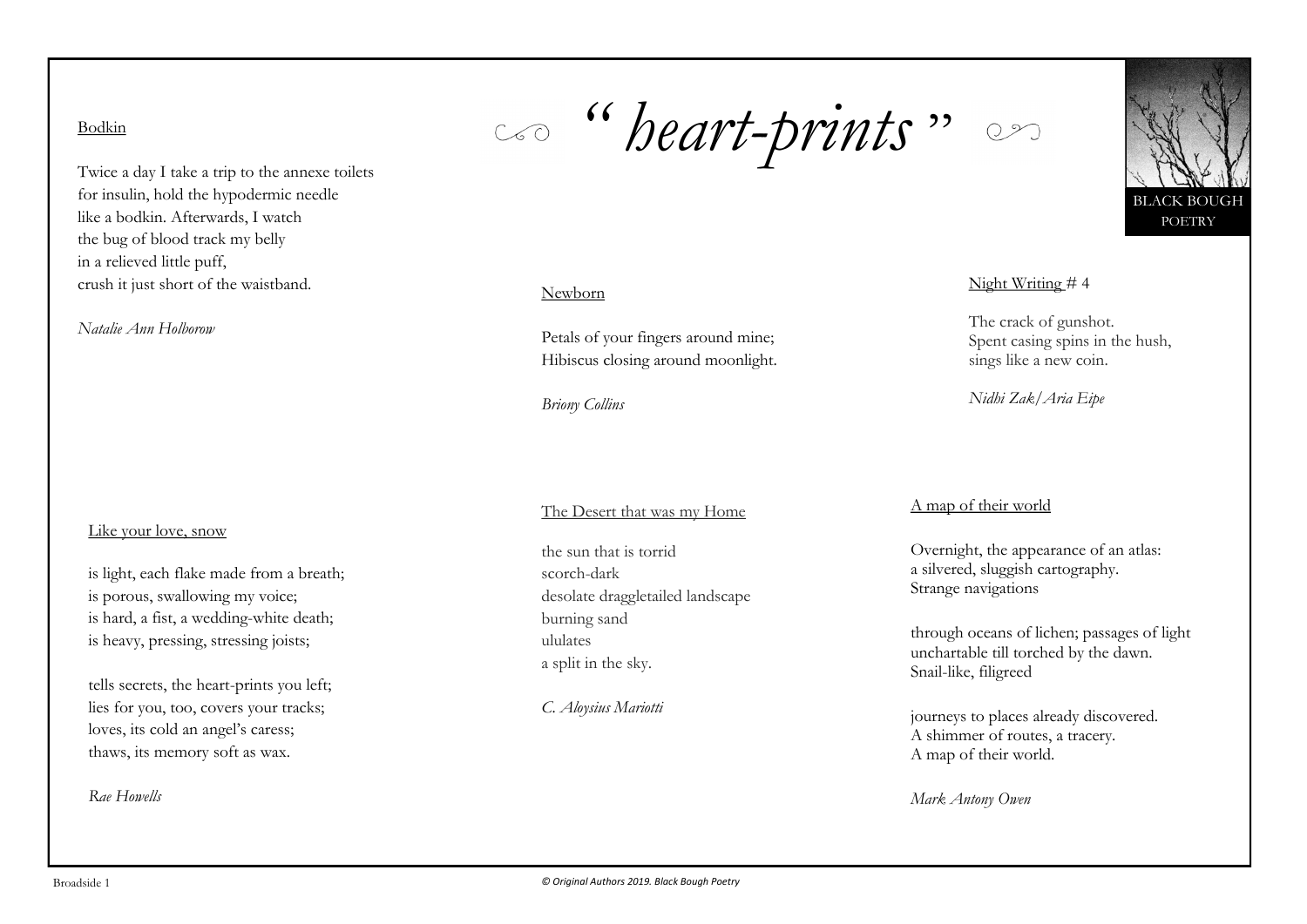#### Perennials

She plants these dahlias each year, and it is almost a shame to see her pruning them back at season's end. But she does it so they know only birth and bloom.

Confined to a chair her husband looks out from the unlit living room, through burnt orange florets he sees his wife refreshing with trowel the fertile earth.

*Glen Wilson*

#### Eddie

Flat capped and slipper steadiness of slow streets. His bike, a wheeled scaffold, as he walks to his allotment.

His chickens are the speed of his day as they run out when he unlocks their door.

His eroding smile and cracked hands that have turned the earth, grown every meal he has known.

*Gareth Culshaw*

*"birth and bloom"*

#### Cascade

Water cascading down his back. Fingertips follow Like raindrops.

Nothing to offer but naked, wet skin.

A silent acceptance. Vulnerability caressed by gentle touch.

The warm shower of her affection, To rinse away the pain.

#### *Chloe Gorman*

#### Christian

The door becomes a starting pistol and little knees glide

over miles of hardwood before approaching my feet toothless and happy

*Ty Williams*

#### Dublin Airport Rosaries

I Before, once, eye-level at Arrivals, I saw a cockroach wrangling in a rambler's jean bum-pocket: a little soul pressed fast and polished, its ink-blue bodice a shriven radiance.

#### II

A prayer-room in an airport, a crooning space amiss, you're coffined beside me so I clack my beads and hiss.

*Ciarán Byrne*

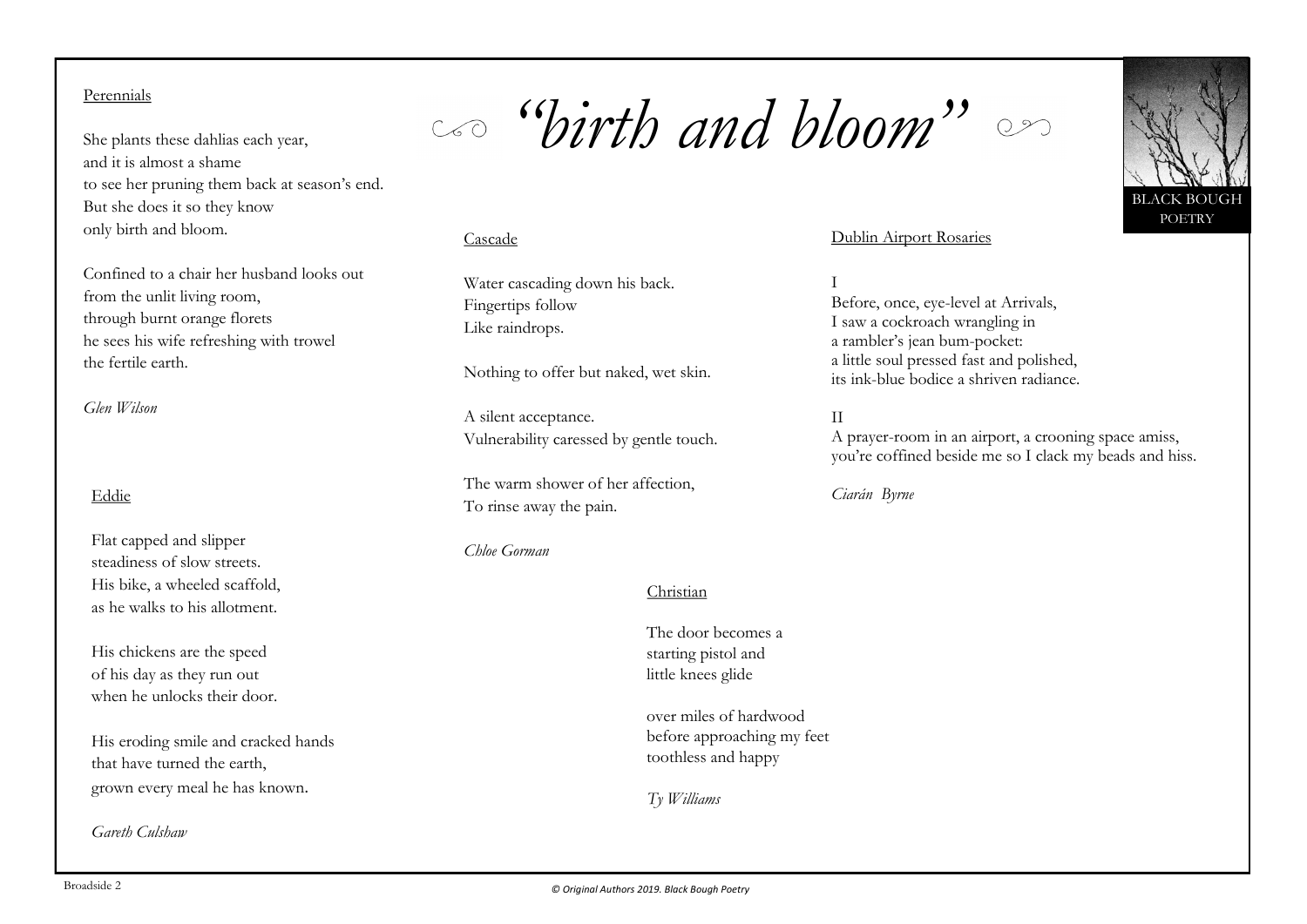#### Window with Ladder—Too Late to Help

 —Leandro Erich, 2006 New Orleans Museum of Art

So few steps on this ladder to lead us nowhere. So little time to help anything before the weight of Lateness swings on the end of a chain to knock away all brick around this window.

The opening remains, though, and fresh air flows through. No smoke, no fear, no sound of sirens in the distance, nor need to hurry in or out.

*Jack Bedell, Poet Laureate of Louisiana*

#### **Countershock**

malevolent secrets burning in your raging heart membranes of storms electric thrashing thunder

*Christine Owens*

## *"burnt umber"*

#### Retreat

The cottage is remote, its garden overgrown; the floors uneven, no wall is square, the stairs creak at every step.

The woman is eccentric, her hair wild; her blue eyes bright, her mind is sharp, her pen readied in the moment.

Her key turns in the mortise, a perfect fit.

*Angi Holden*

#### Codex Gigas

*The Codex Gigas is the largest extant illuminated manuscript in the world. It dates back to 13th Century Bohemia and is also known as 'The Devil's Bible'.*

Dwarfed by its pages, he opened the giant book the vellum crackled like dry hide as a dustpuff of ancient incense slowly rose each page enough to wrap a rhino in he took a damp cloth and wiped the illuminated 'i' revealing a metre long letter of indigo and burnt umber the first three words '*in the beginning'* stretched further than his faith could see a devil's holy book of biblical proportions

*Frank McHugh*

#### Peeling Potatoes

At the surface | a drowned Mari Lwyd | of bone white flesh. Cored eyes | make leering sockets.

*Sarah Ziman*

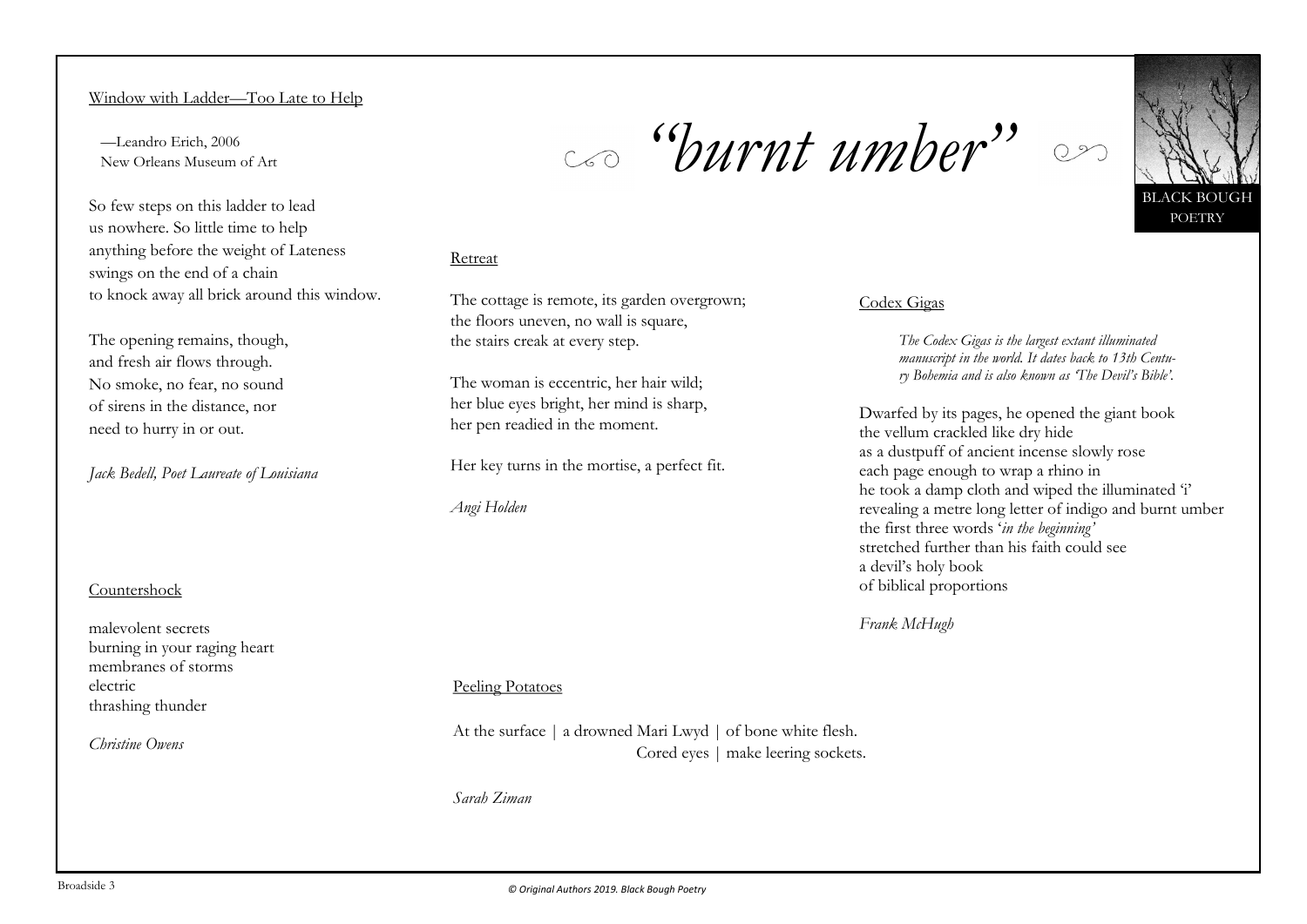#### Daguerreotype of a Streak of Lightning

No flash of brilliance, light bulb or bolt. Missouri June, timpani drum roll of copper cloud, and the surfaced plate keyed with scribbles of soaked lightning: a few hair-lines, cracks that came before and will again (the pendulous wasps can smell rain) but not as this. This quiet storm.

#### *Laura Wainwright*

Note: On June 18 1847, Thomas Easterly of St Louis, Missouri made what is believed to be the first photograph of a streak of lightning on a daguerreotype plate.

#### Cherry blossoms

The blossoms blush, they bleed pink tinctures in bright dew drops, exquisite. Their ruffles bleach in spring sun and petals whirl and float in wedding of white and wind below a beyond of purest blue.

*Matthew M C Smith*

*"In crafted glass"*

#### Rainbows

Unpredictable I knew that you observed rainbows and would heed warning signs.

Yet, you knew I was petrol and still lit a flame

*Lee Prosser*

#### Immortal Coils

energy breathes on, inspiring art and hearts nourishing babes, haunting bones floating questions of death inside a glass box eternal feathers of still wings weathered flags fly more you fool will I be displayed? museum man made dust! tree slithers of ink and cold war concrete desolation mankind hailed cockroaches in crowns

*Aaron Farrell*

#### Dragonfly

In crafted glass, the dragonfly, Which flew about her sculpted breast, Refracted light, at once digressed, To form a cold prismatic dye.

*Philip Dantès*

#### SAX

the mother-of-pearl music swaying from the blue's own sax has me corralled along the smoke road of a night's stalking tiptoe on neon on rain that runs along the gutters of a blue moon's never and so there i hang on every smarting note and so there i bleed the every tears of no avail all over the place

*James Young*

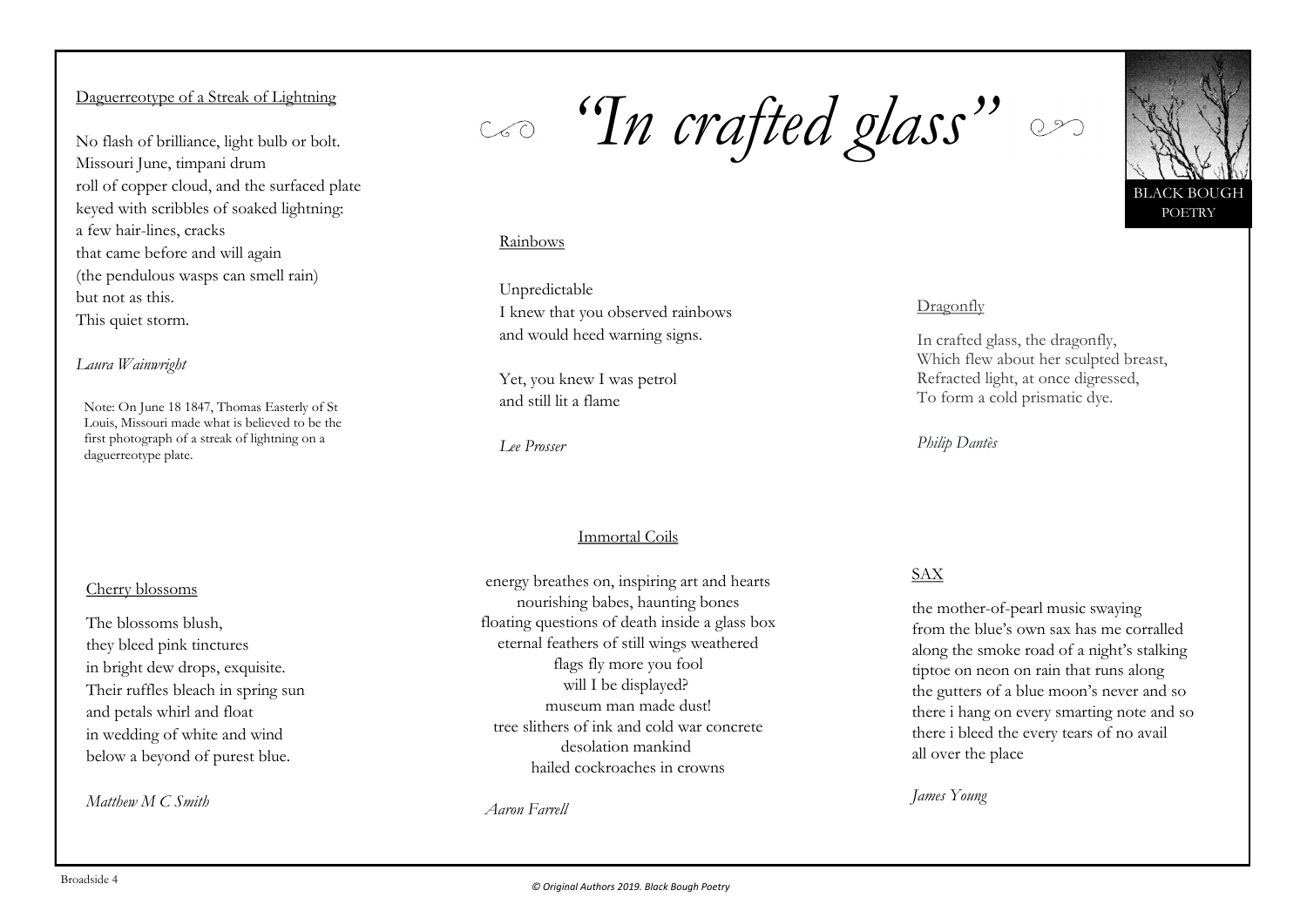#### when the houseguests leave

wash the spare set of towels massage the toothpaste back into shape submerge in steam and fairy liquid bubbles catch up with imaginary friends remember how to be lonely it is, after all, a skill

*Emilee Moyce*

#### Hello, Morning

Last night, horns cursed the air and sirens blared for hours. Rowdy young men stood on balconies and blew smoke to the stars.

Now, cars shuffled along the bridge beside my flat in ones and twos, windows open, engines humming to the tune of spring.

The city, still half-dreaming, wipes sleep from its eyes.

*Josh Rees*

# *"Fishbelly white"*



The winter weeds / hum and thrash Fishbelly white / and shimmer of sun Longing begins / when wind wakes the leaves

*Amanda Crum*

#### so many questions

who knows how the 8am's turn to 6pm's the years turn to aches and pains children grow so far away from dreams

who knows where the rainbow goes when the day is said and done the lullabies are sung / the night owls hoot where smoke in the chimney flows

who knows

*Paul Robert Mullen*

#### From 'Atlas'

Who here wishes for perpetual spring? How long will these stones appear above the tides?

Who knows the true path of this river? Who will stand at every turn of circumstance?

To where the great migration? If the tide turns, will we be the elders?

*Glenn Bach*

#### Miners

under lamplight the bronze age of their faces and knuckles

at the surface they share cigarette butts and saliva

*Mark Gilbert*

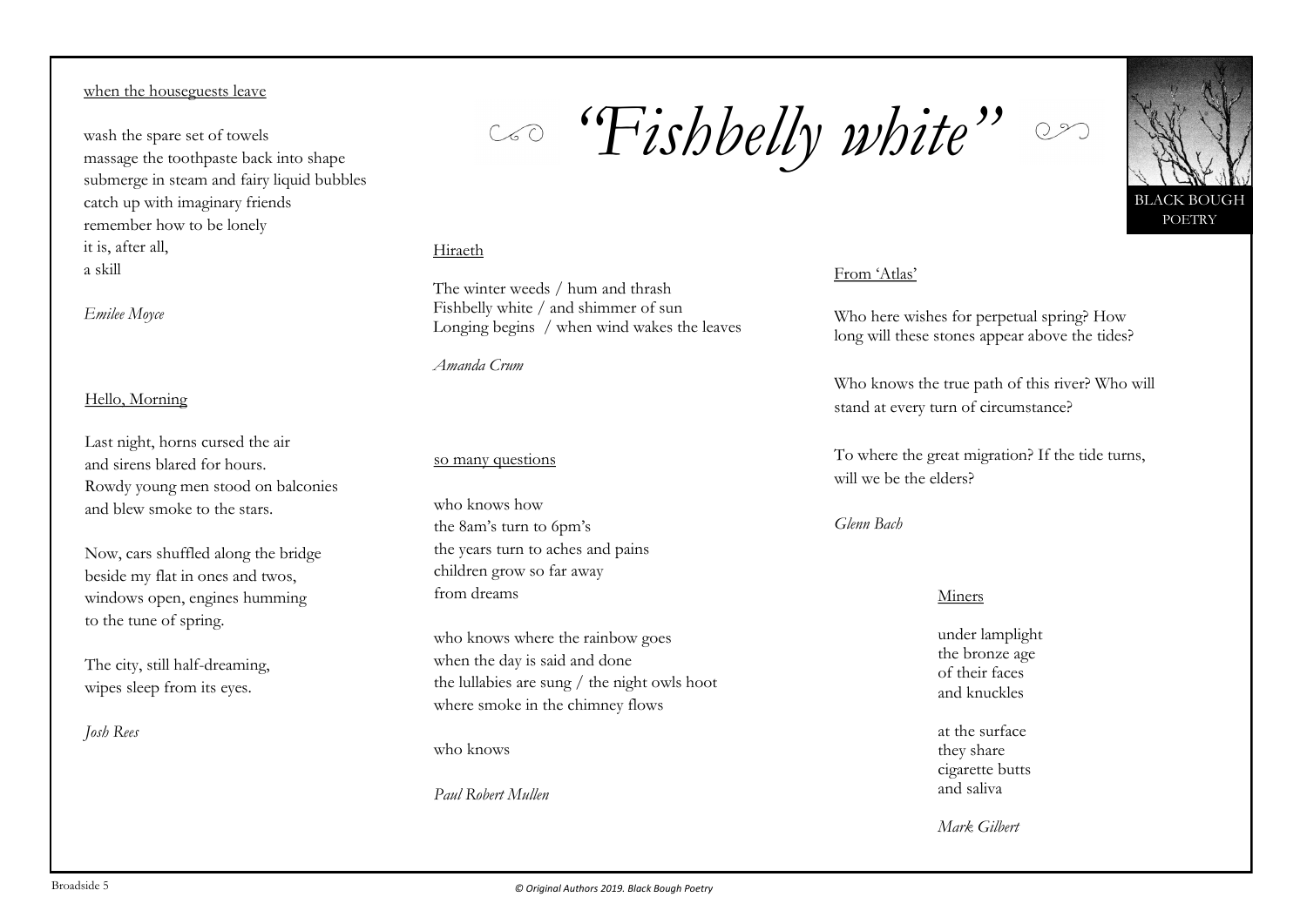

*Diptych & Triptych*

#### Waning

Tonight, I watched the moon draw shadow like a dress, shrinking to a rib and pelvic curl - below, we starved a little in darkness.

#### Waxing

Tonight, I watched the moon peel shadow from her face, a dancing cabbage rose centre-stage - she kissed our forearms, set our hairs alight.

*Mari Ellis Dunning*

#### Demeter

because demeter is not only the goddess of grain but these threads dirtied and winding—see between her lips those bits of twine stuck in her teeth from rough cutting how she leaves plowshares akimbo in the field a sea of sleeping bulls like the smallest hills lying fallow as things begin and end

#### Athena

my body forgets that she was a warrior which is uncomplicated—the body reacts as it reacts beginning with my stomach turning because as plato says a lover of war and wisdom sour and sweet rising and battling and foaming until stillness and sleep

*Danielle Rose*

#### Artemis

the bow less compelling than the pool—rolling waters sweeping away the dirt of this world—sweeping away the viscera and blood of subsistence—actaeon still whole raising his hands like little knives while she bathes and he is not yet merely viscera and blood to be washed away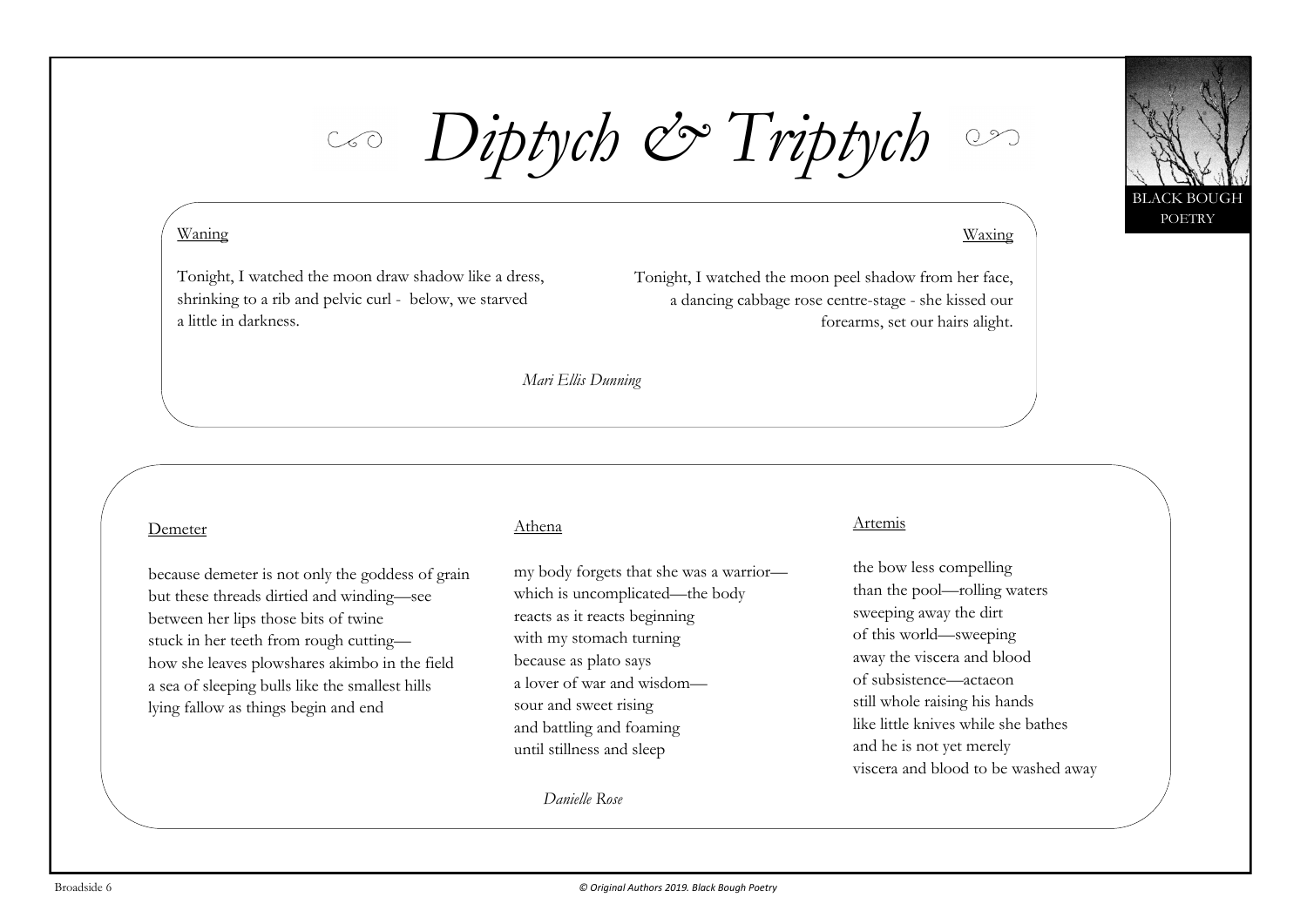*"darkens past"*

#### Night Sketch

Blue light in a high window. Shadow leaps, train darkens past. Grey cat on a glass spiked wall pads between knives.

Kebab shop pulls down shutters. A deformed leg of meat stops turning, as someone whistles in the blank passage between government buildings.

*Mark Mayes*

#### Fleeting

A sleeping shadow links me spills me wraps me up in arms unknown

a warmth familiar as a scent remembered only upon its re-encounter

the vision of your countenance comes then goes like this

and there you are standing at the door as countless times before

*Scott Elder*

#### intra muros

fire rages in the crimson city, it bows to wind like an insolent dog temples stand in the boundary fields, priests stare down at those who flee none can cross the silver plain, all are taken back to the walls

dragged feet first in vines of smoke.

*Philip Berry*

#### Bryn Celli Ddu

Only a moment of solstice light a transitory break in the clouds was enough to lift the darkness, ignite the chamber, a gift from from the waning sun.

*Ness Owen*

#### The Wanderer

To W.W.

You may find him walking between snow capped peaks and windy valleys where he wove his words to the contours of the land.

If you listen carefully you may still hear his voice echoed from the mountains or softly murmured by the brook.

*A M Walsh*

#### from Delusions of a minor god

#### /3

Milk courses down the wall where the bottle exploded. My wife's face swims in white mist. Dark features; eyes directed down.

*James Roome*

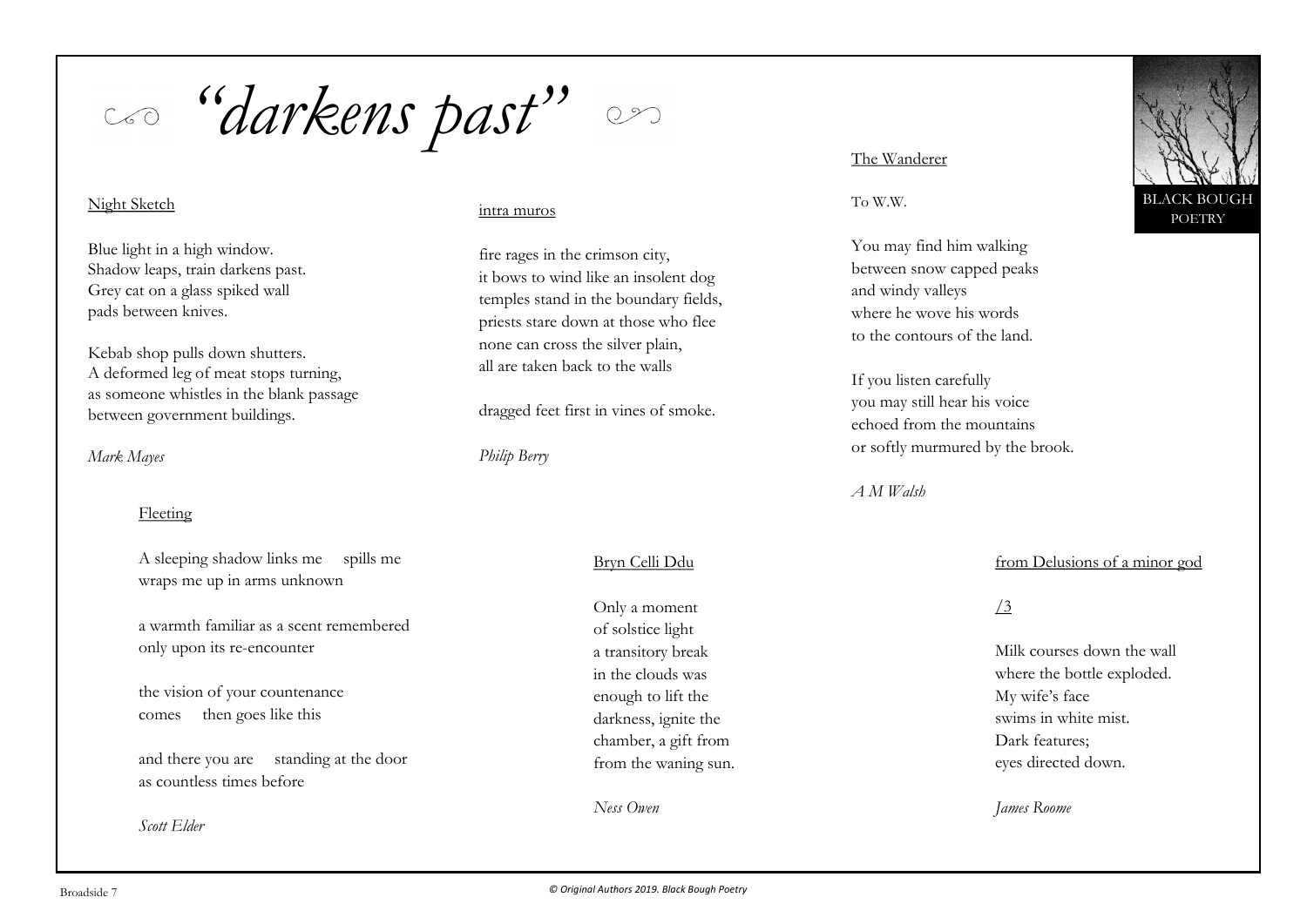#### no one's songbird

#### the white moon casting her reflection in the creek dances without waiting for instruction, and so do i unwilling to adhere to any pedestals or gilded cages; a lie no matter how ornamented is a lie i am a wild bird not a songbird come for me and my dreams, i will take your eyes.

*Linda M. Crate*

#### Something

That dancing light that wakes you from winter Will alter the cells of your skin

*Maximillian Hartley*

#### His Apology

She sees trim rose stems bundled in his tired arms. Perfume spreads though thorns.

*Ceinwen E. Cariad Haydon*

*"gilded cage"*

#### Dreams of Flight

Our crumbled apartment, faded tees, scuffed blue jeans flapping on clotheslines my friend and I fly past, backpacks bouncing, arms outstretched, down the street, like airplanes overhead

*Stephanie Gorniak*

#### Nightfall

Shades of green Leaves turn black A cold breeze delivers dusk The sky now void of colour A blackbird's call pierces silence A single white star appears At fade of day.

*Tracy Martinez*

 $O<sub>2</sub>$ 



#### Imitation Flowers

How they sit on water, the vessel brimming with it like a child with a lie.

The air, their merely being there pushes them along, makes little ripples fan out over the surface, like the lie's caught on.

*Tom Snarsky*

#### Heaven.

Her bag, her Louboutins, the label panting from her collar, breathed Dior and her belt was Prada. Chanel on her neck and wrists, her mouth a Lanvin slash of scarlet in a heart-shaped, botox-frozen face so thin she could have threaded through the needle's vacant eye unlike the rich man at her side, already in his Heaven.

*Lesley Quayle*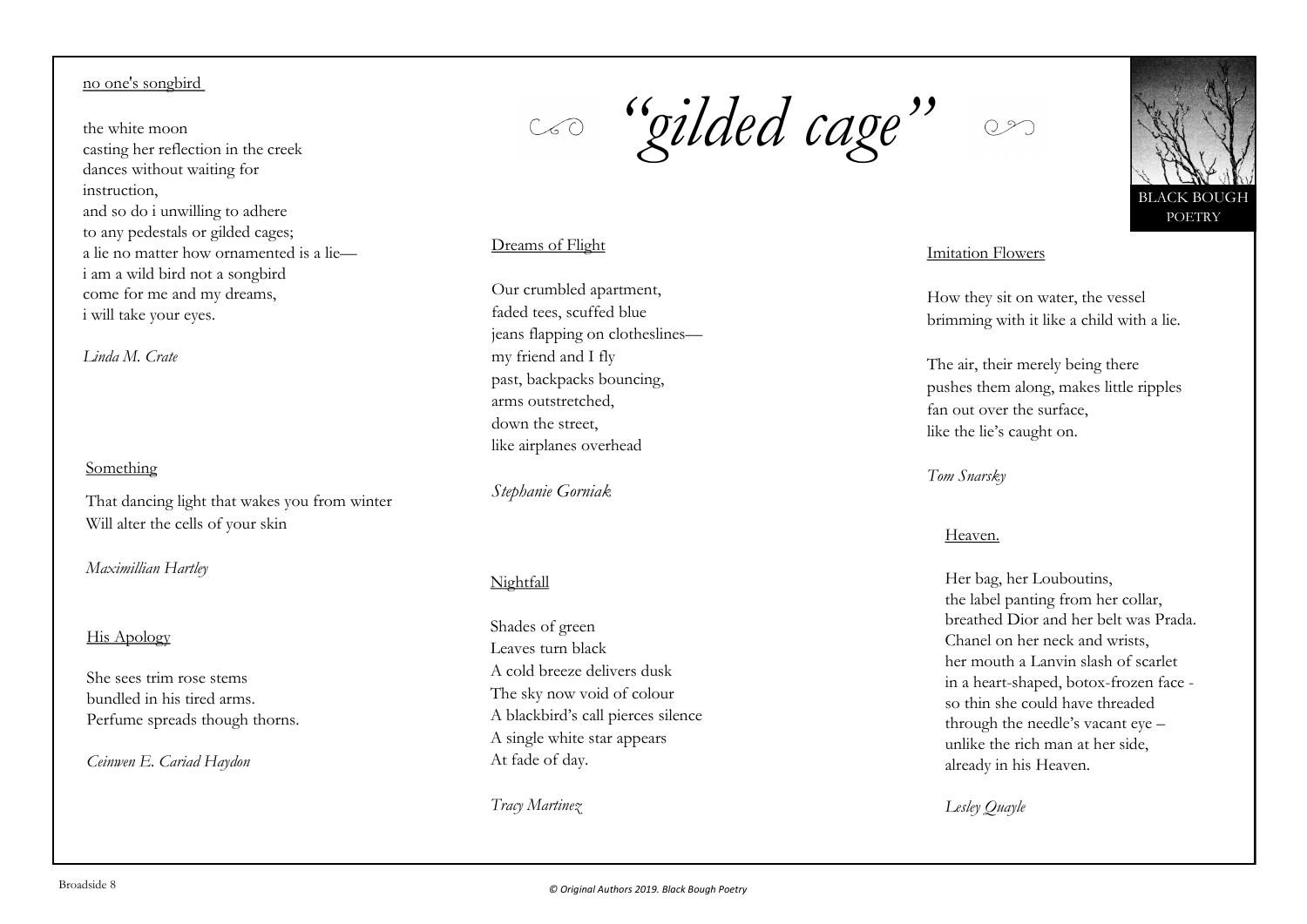Fourth Wall

You wait in the wings brittle as birds

in the bone-yawned dark in the space inside a snapped stick

then tumble onto the stage then stutter under hot lights

suffer yourself to be seen, blink, gulp for cues – useless mute

your raised hand to your eyes peer out into space – bright, flooded –

*Luke Palmer*

#### Self

Sit by your stream and wish for tranquility. This streaming sound requires connection.

Connectivity is a great divider of self; it absorbs calm from your stream.

*Kari Ann Flickinger*

#### Wreckers

False lights burning tonight We hide amongst the Starr

*Eliot North*

And when she runs aground The vultures won't be far

*David Walshe*

### Destiny

Destiny begets, footsteps, rushing hours of the unknown. Trying to find him at the edge of the shore.

*Benedicta Boamah*

*Richard Waring*

#### Cottage

She keeps dark feathers In a jar, with pale sea glass Shelves full of treasures.

*Polly Oliver*

#### Rock

Even now the first weapon is stained red clawed from earth with blackened nails clinging dirt it cannot be cleaned its crimson flow

*© Original Authors 2019. Black Bough Poetry* 



## *"crimson flow"*

i can hear a hissing noise – it snakes through the shimmer heat, air slowly let from our tires – we limp into town on the rims. you, old sage, mark my cheeks, nostrils full of woody smell – remembrance of wings. the crow flies black feathers plucked, air sucked

through teeth. atmosphere quick to poison, mercury on the rise – we are alone again with nothing to lose and nothing to gain.

smudged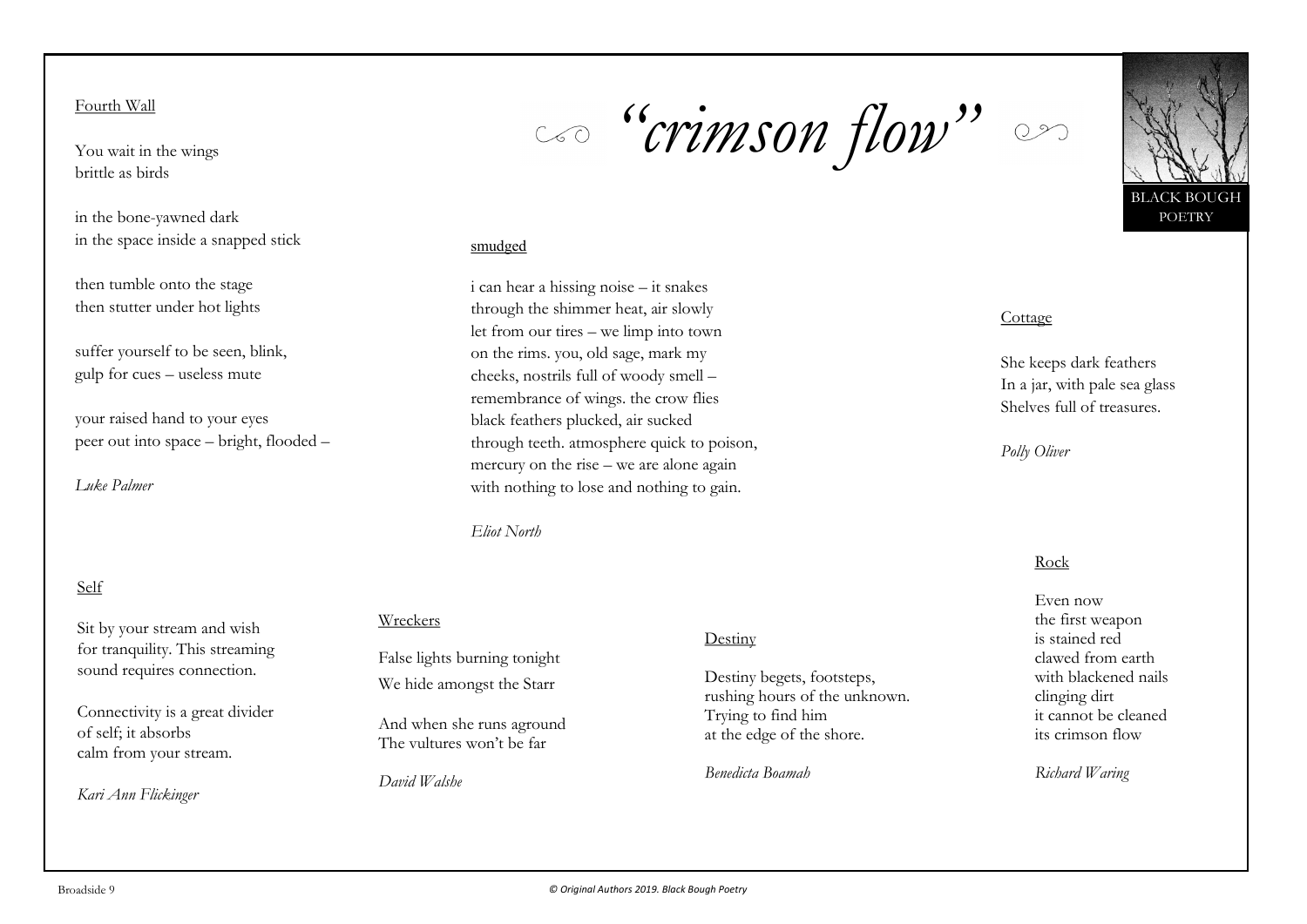#### Landscape with hands **–**

here known skin and mouth the learned curve of limbs but hands have more magic than memories; we carve ourselves from rock suffer storm-lash emerge into the light I love you

and here between our hands still pools sweet waters of eyes our city where pasts melt.

*Jess Thayil*

#### A windswept beach

where sky and sea coalesce, mandrake screams of gulls as they cannonade, almost blown into her outstretched hands wings arcing like aching arms as arched firs weave wave as if prescient darken from green to black as light diminishes, night deepens.

*Wendy Holborow*

*"still pools"*



#### Venus rising

Stars blaze in blackest night, burning orbs of celestial light. The Even Star rises beatifying brilliance.

As air fills with ocean spray, all thoughts turn to love and things divine.

*David Russell Mosley*

#### The Bumblebee Embarrassed the Tongue's Butter<sup>1</sup>

The moon<sup>2</sup> eschewed at the sting; Anaesthetise these splicing teaspoon tongue weaves crevices  $-$  waves; rasping out a splutter  $$ the sea's escalloped jelly. burnishes puerile chatter.

*Rhea Seren Phillips*

1. The format of the line represents the sound of a bee. The first part of the line has a short emphasis with an extension to the sound in the second half of the line. 2. "Teaspoon" – represents a Welsh love spoon. The poetic form is an englyn milwr with the rhyme being taken from the middle word to create a rippling effect. The rhyme has deviated- instead of an endrhyme it becomes internal. The second form mirrors the other but has an end-rhyme "Es" and is repeated throughout both poems, tying them together like a distorted reflection.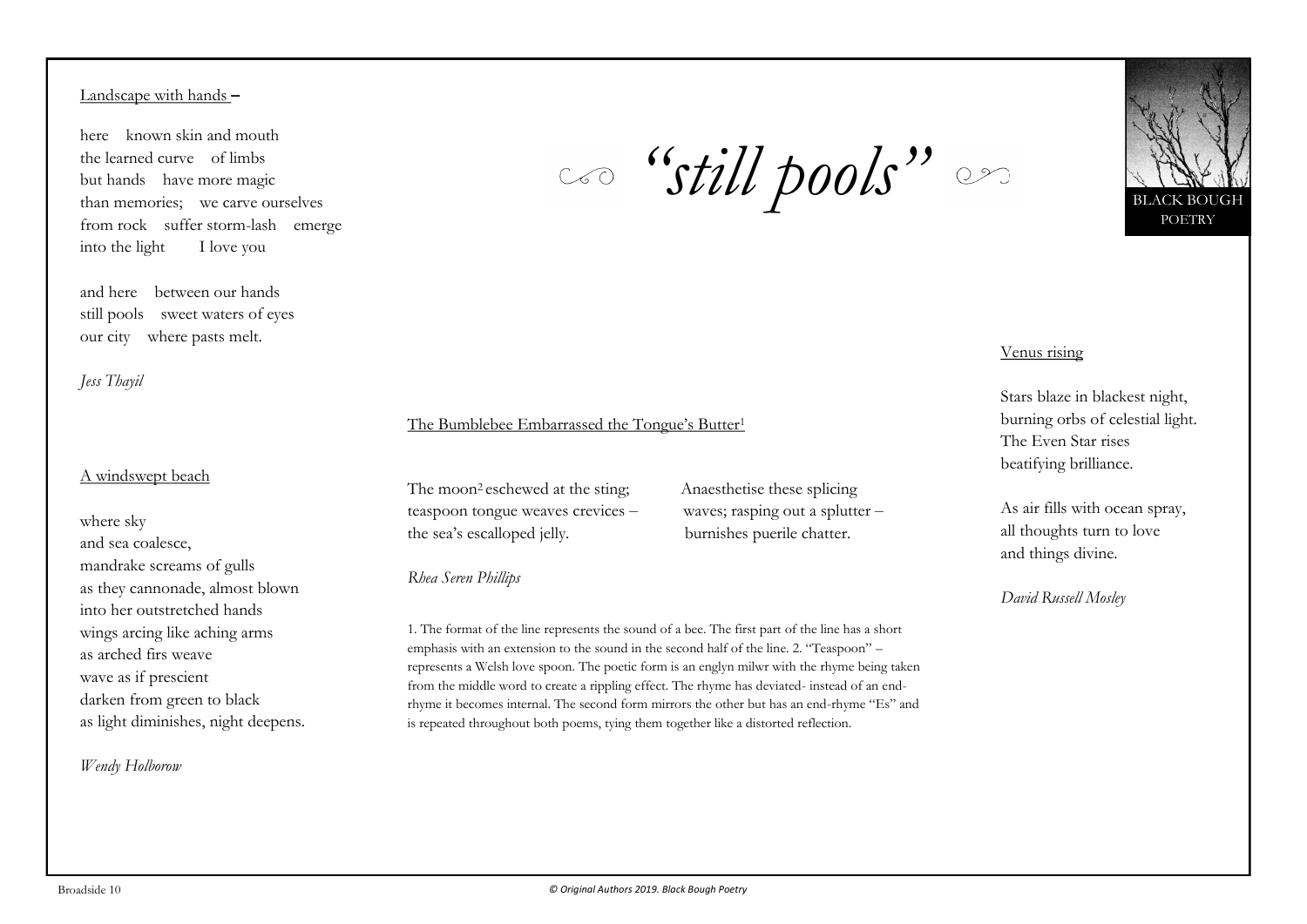Space Bodies

*Moon*

The nightshift repeats As Earth and dying stars lull You orchestrate sleep

*Sun*

Renowned behemoth Through sheer radiance draws awe Blessing as it burns.

*Stars*

Celestial lights Admired as cairns from on high Give what they are denied.

*Jordan King*

#### Republic

To the bush, my little brother, must keep stepping straight. Forget my face, my name and To the bush, my little brother; Noose the hangman's hands. Make haste our Promised sake. To the bush, my little brother, You must keep stepping straight.

*Arthur Tatam*

*"sheer radiance"*



BLACK BOUGH POETRY

#### Digital Connection

I have traced the curves of your face yet know not the colour of your eyes. How deceived we have become by technology; that lonely hands grasp connection and find only pixels.

*Kathy Parker*

#### Founds

Caudal vertebrae, limbs, pectoral and pelvic girdles removed – clear

silicon rubber – Japanese technician – *Brachiosaurus*.

And Hulme's old houses: scaffolding, workmen whistling. Books lie on my floor

*Roy Patience*

#### Thursday Aber Prom

Paper bag rustlesong in wind seabird-spattered song

Your hand white as a fish finger's innards

Brie and caramelised onion held in heavy bread, crisp to bite

Those gulls scream, to dare each other Across the blue crane – repair

the bandstand wall, yawning, lazy from its kicking.

*George Sandifer-Smith*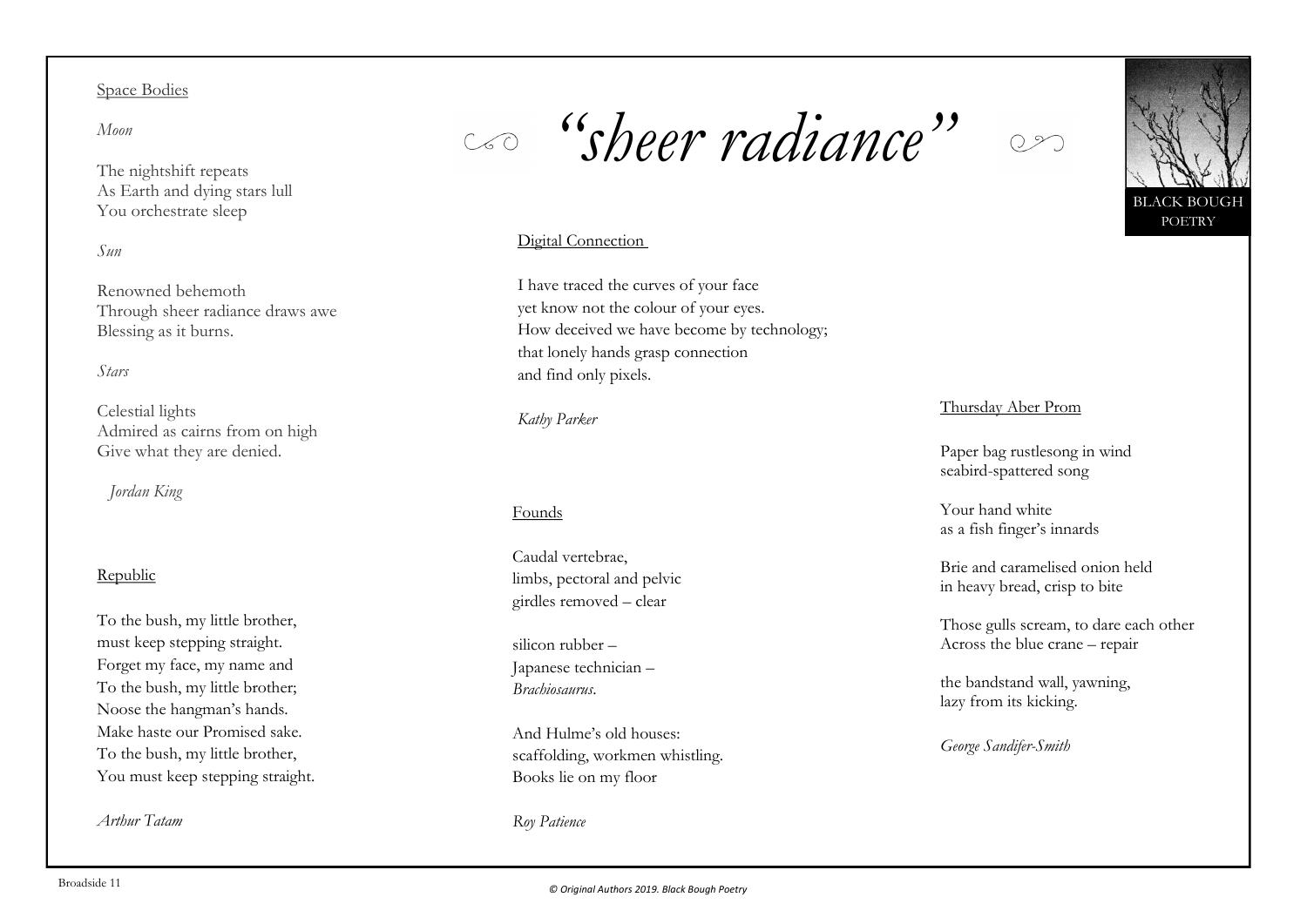#### Small  $# 5$

I am smaller than a stone I am lighter than grain Something in the mud Which can't be trusted Perhaps I am lost in The hair of the world I feel the coming wind Will sooner lift me Than my feathers

*Samuel Verdin*

#### Whistle Down

For those woods, trees crack to thunder on wind, lightning abandoned to snaps of white.

These fields, breeze rustles long grass torn up through a moon of snow.

In camp, wind ghosts a crisp nylon. Tents open

for a shudder of the world.

*Ryan Norman*

### Haiku

Fish linger beneath clear blue water; resolute. A pellucid shield.

*Kayleigh Campbell*

#### Dream Conversations

like porcelain cups voices chink and chipped mugs clink over the kettle's chalky stain swirls the lime-water outside, the red oak fades and the brown oak aches longingly the white west wind beseeches the grey cadaverous sun remember the soil, hard-won

*James McGovern*

# *"wind ghosts"*

BLACK BOUGH POETRY

### JURK

Tot de nek dichtgeknoopt, versleten natte deken

een armoedig tafereel gerimpelde plas doek aan je voeten

loom lijf voortgeduwd zelfs de wind wilt niet met je spelen.

**DRESS** 

Buttoned to the neck, ragged wet blanket

a poor tableau wrinkled canvas puddle at your feet

weary shape plods even the wind refuses to play

*Lianne O'Hara*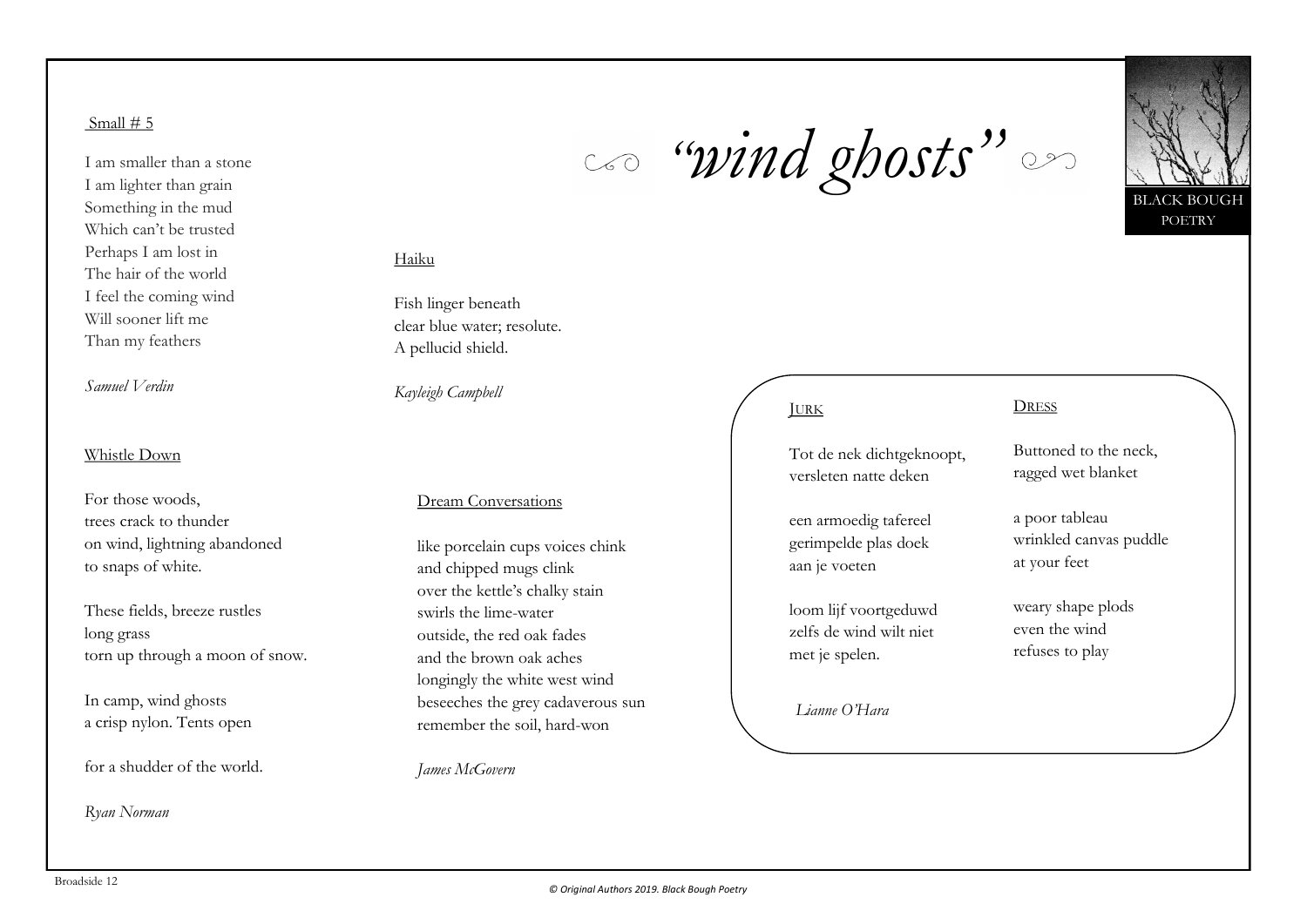Sister,

am I ever really alone? I see your body in the underwater gold light of a dream, you look

like me, only braver. Your curls the thick mane of a lion, your smell of hot earth it lingers on my pillow

The medium tells my mother she has three children, we bloom across worlds. My brother and I, guilty of life, hold her while she weeps

*Taylor Edmonds*

#### Canada

For this trick you have to glance sideways with someone else's eyes

And then you get a glimpse

**White** 

#### Propellers droning

You throw the moon up high and the latitudes shine like telegraph wires

*Clarissa Aykroyd*

*"hot earth"*

#### In a box under the bed

A six by four photograph captures her youth. A sad smile locked in her eyes, a flash in the reflection, and the first raindrop falls in the distance.

*Damien Tuffnell*

#### Frivolous Ghosts

We went to church in hope of ghosts. Women in earrings with paunchy faces, ribbed fingers pricking the air, witch-bosomed, grand, with eyeshadow bluer than the virgin's cloak, showed us the way. Soon, the bossy dead were thrusting through, telling us we needed zinc and castor oil; should save instead of spending; had done very well for ourselves; had not done not well enough.

*Mab Jones*

#### white night

shifting, a swan-cloud pierced by a gull grief-sea sighing below

*Gillian Prew*

#### Hibernaculum

My weapons come with me everywhere I go. I am ready for the fight, come lightness or weight of days.

spring thaw the barren ground swells beneath a billowing sky

*Amelia Cotter*

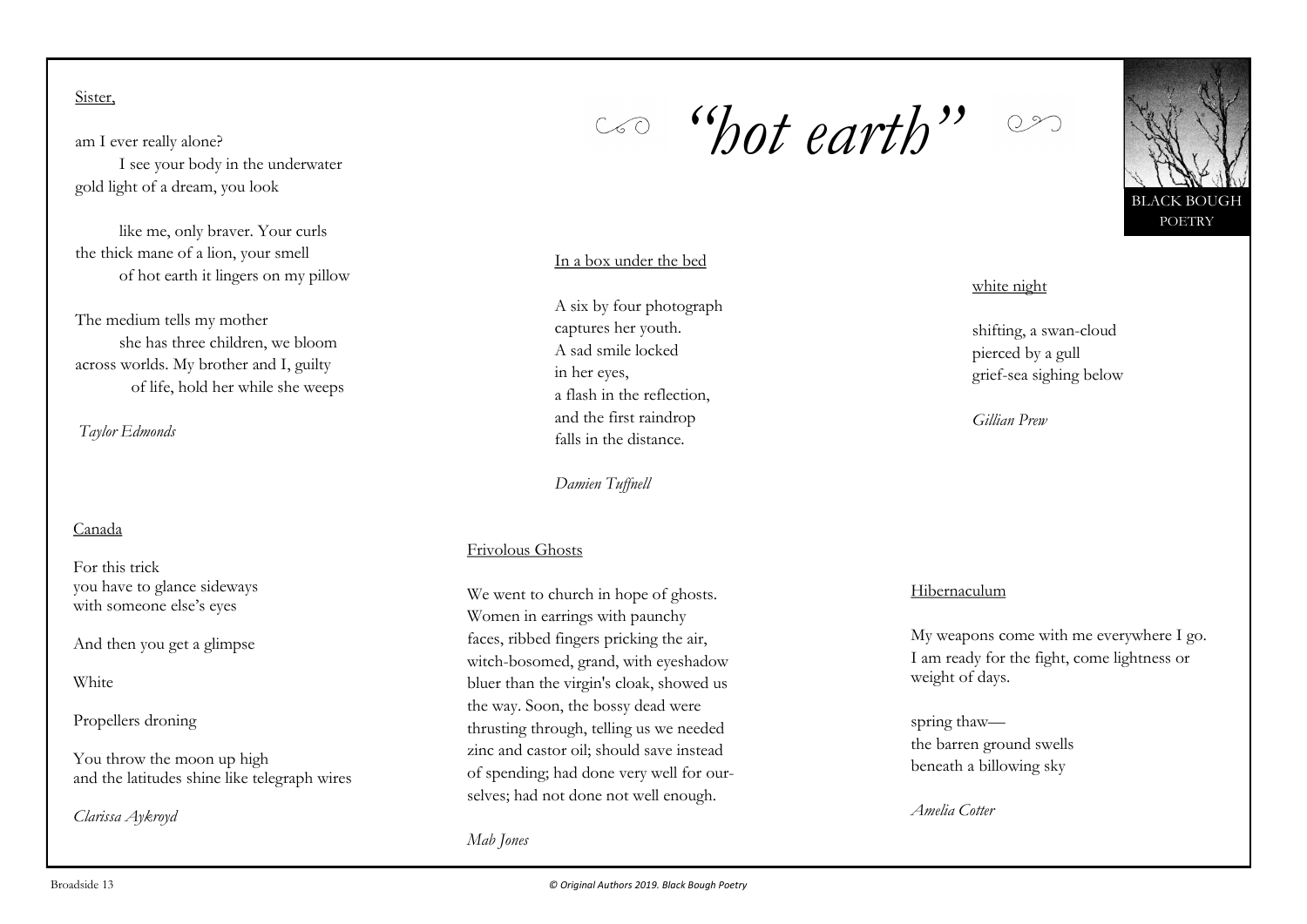#### Ink

A squid squirt ink, filigreed words on virgin paper. Rhubarb lips stained with blood, salted by tears. Peeled layer by layer, nothing left of my core. Years of bruises, pomegranate to singed brown. Anar, transformed like Hades, Persephone, Queen of the Underworld, beckons me.

#### *Leela Soma*

*Glossary: Anar is the Persian name for pomegranate.*

#### At the UKVI Office

I stand with others accept our unbelonging we are only ships

tethered together to an eroding shoreline tying quiet knots

just waiting until someone comes quick in the night to cut our ropes clean.

*Christina Thatcher*

*"night waves"*

#### The Walk

Saturday. The wind howled and the great ocean splashed against Cardiff Docks. A gust soared through the streets, the trees twisted and lurched but I just listened and watched as the night waves crashed against the harbour.

*Morgan Rhys*

#### What we will do on our day off

We will pack up our things and go, fill flasks with tea, follow birds as they mime to the mountains. Lay down where I once saw ducks flying over a river, their long necks narrow as rainfall and shadowing canoes, crying that broken sound, an off-key call, a piece of metal in an old tin horn.

*Tracey Rhys*



**ACK BOUGH POETRY** 

#### Shattered

A relentless storm. Lightning tears the swollen sky my glass hits the floor.

*Lisa Weber*

#### Secret

blaze in the hearth cold dwindles with the moon's turn dream of coral sand

*Sue Spiers*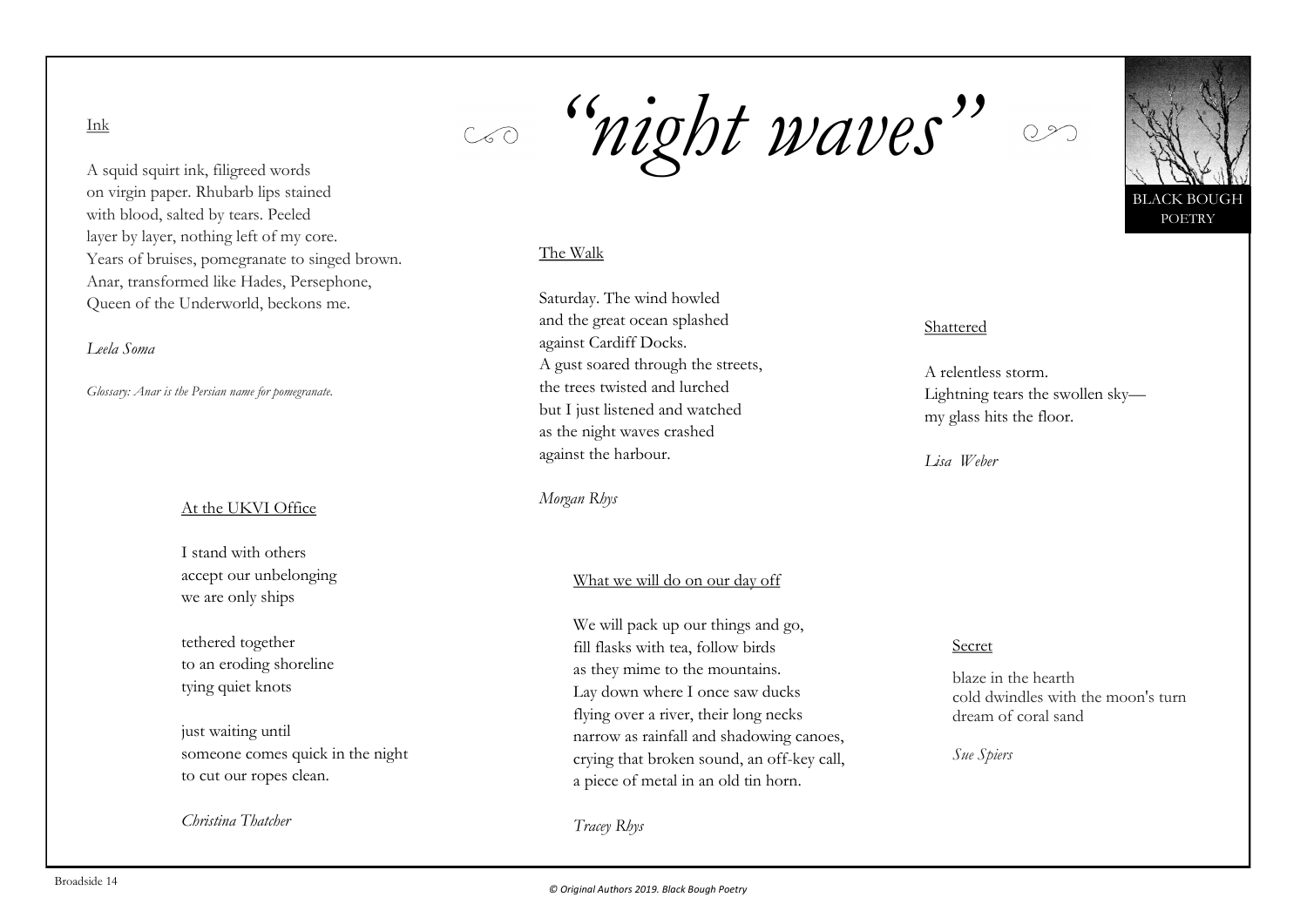#### Every Echo

Every echo, Cast down in the chasm of an eagle's view, Calls us to follow.

White oaks wail out. We walk in their shade

Pale ripples in play with strange lights rove Over the water,

Leading as we wade.

*Michael Shindler*

#### Maggots

maggots forgotten in a rusty tin became a lid lifted swarm that swallowed my brother's anger

crawling things escaped the fate of slick barbed fish throat learned to fly claimed the sky and blamed him with dull and darkened drone

while my childhood eyes learned I too could evolve

*Karen Ankers*

*"wet cerulean"*

#### Mowing

This, mouselings unnested, nursed on milk dropping from a paintbrush, Dying throughout the day, in procession The housewife's gardening guilt cools in an antique teapot An unattended seminar on loss, Soon forgot by the molars of the lawnmower.

#### *Katherine Stockton*

#### the cornflake

the shape is hard to spot on milky skin. a splash that softens in light. a blemish in her complexion. the most perfect imperfection.

*Ben See*



#### Anaemia

My sharp little knife Black blooms oxidised on the blade Iron tang singing on my tongue Slits through skin to spilled insides

*Natalie Shaw*

#### Grand Coulee

above wet cerulean flat cut volcanic

orange rust dapples soft smeared

'cross charcoal rock under blue

*Connie Schulz*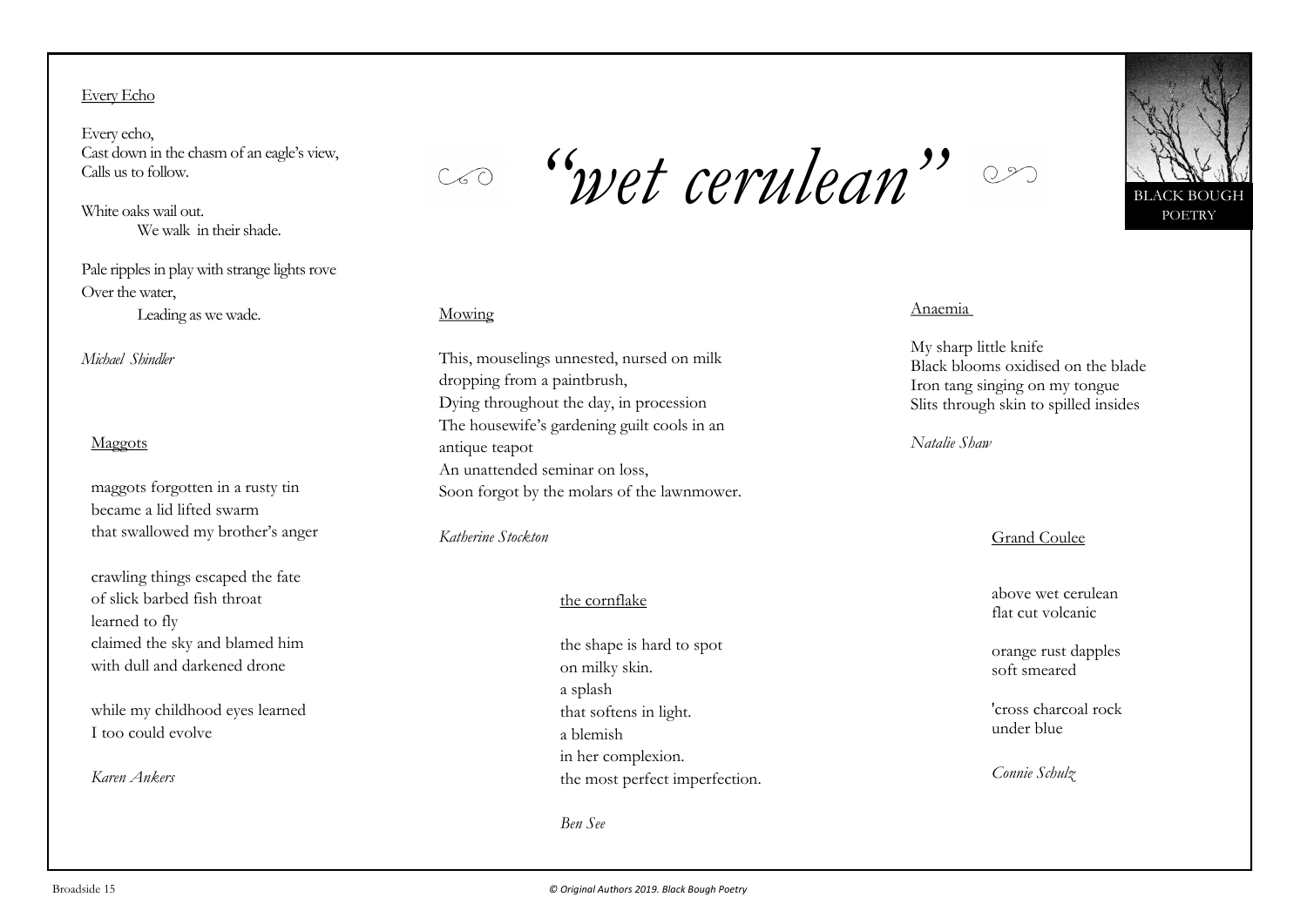$\frac{M_{\text{Onasterio del Cister, Terror, Gran Canaria}}}{M_{\text{Conasterio del Cister, Terror, Gran Canaria}}}$  **"**  $\frac{GV}{dV}$   $\frac{dV}{dV}$   $\frac{dV}{dV}$   $\frac{dV}{dV}$   $\frac{dV}{dV}$   $\frac{dV}{dV}$   $\frac{dV}{dV}$   $\frac{dV}{dV}$   $\frac{dV}{dV}$ 





Seaside

Looking back on photographs from across the sea, I wonder if, in harvest-toned sunsets, rope-lined boats, and smiling selfies of just us three, I'd escaped or come home.

*Juliette Sebock*

#### Two Cinquains

A sour wind buffets blue hyacinths, narcissi stoop under its sharp tongue, spring up, chastised.

#### **Skitter**

of a dry leaf over smooth paving stones, a lizard or a mouse, bent on escape.

*Imogen Forster*

Daily the nuns reach out. Palms at grilles, showing no faces, they sell sweets to children. In the grounds Easter Lilies wilt.

The women sweat and spin sugar behind cloistering walls at town's edge Temperatures checked, they examine desires, take stock.

*Finola Scott*

| brings grief/lust/music                                                           |
|-----------------------------------------------------------------------------------|
| Dusty in Memphis                                                                  |
| then another<br>anchored by thoughts<br>knowing the curves of your hips by memory |
| the images fade                                                                   |
| and sleep                                                                         |
|                                                                                   |
|                                                                                   |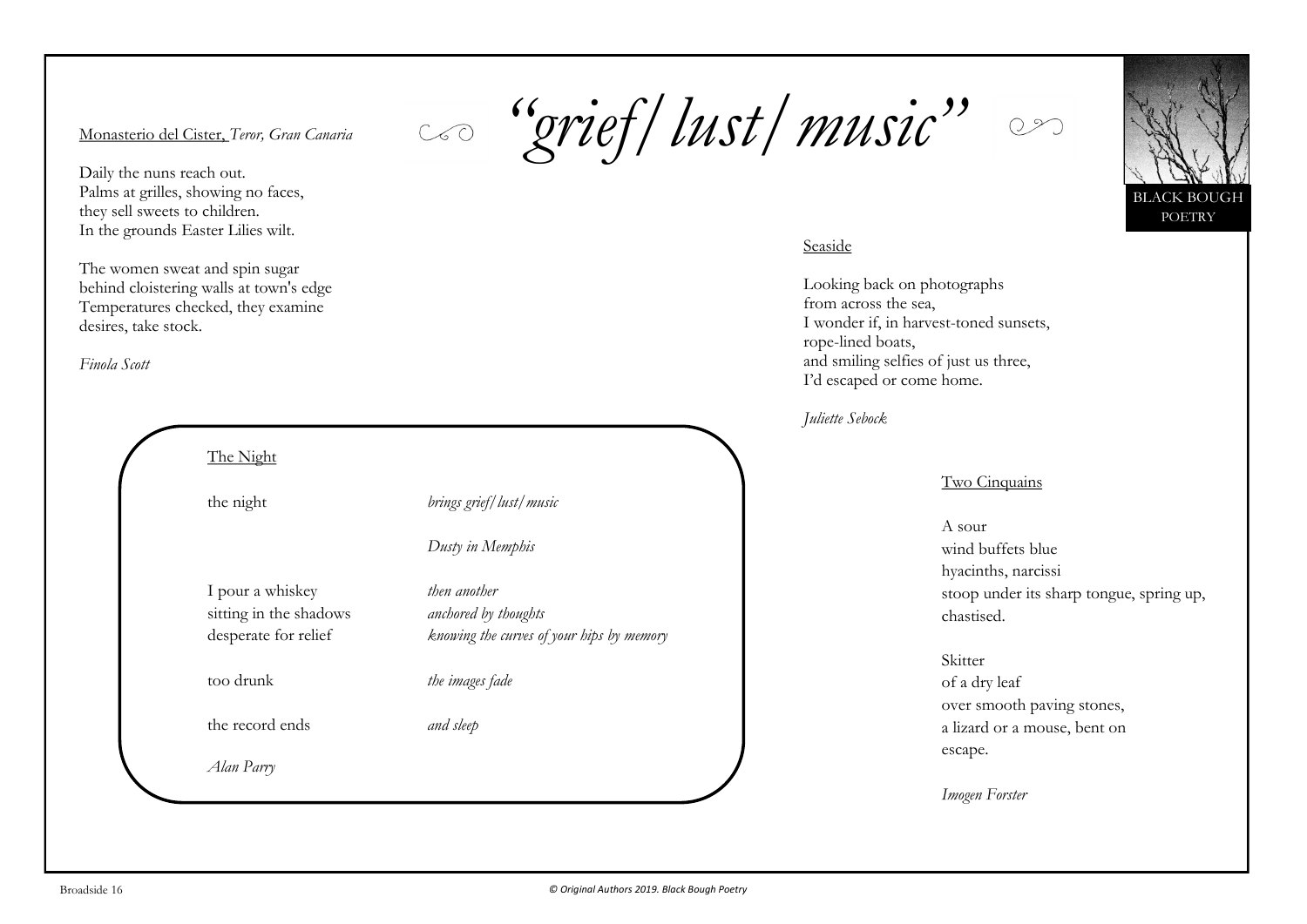*List of Contributors* BLACK BOUGH

**Karen Ankers**— poet, playwright and novelist, with an MA in English Literature from Southampton University. She lives in Anglesey, is a founder member of Cybi Poets, and regularly performs at local spoken word events. She is currently working on her second novel.

**Clarissa Aykroyd** grew up in Victoria, Canada and now lives in London, England. Her work has appeared in publications including *The Interpreter's House, The Island Review, Lighthouse, The Ofi Press Magazine, Shot Glass Journal* and *Strange Horizons,* among others. She has twice been nominated for a Pushcart Prize and is the author of a blog about poetry and poets*,* thestoneandthestar.blogspot.co.uk

**Glenn Bach** lives in Southern California, with brief stints in Milwaukee and Brooklyn. His long poem, 'Atlas', has been excerpted in *Dusie*, *Jubilat*, *Otoliths*, and others. Find Glenn @AtlasCorpus and at glennbach.com.

**Jack Bedell** is Professor of English and Coordinator of Creative Writing at Southeastern Louisiana University where he also edits *Louisiana Literature* and directs the *Louisiana Literature Press.* His latest collections are *Elliptic* (Yellow Flag Press, 2016), *Revenant* (Blue Horse Press, 2016), and *No Brother, This Storm* (Mercer University Press, fall 2018). He has currently been appointed by Governor John Bel Edwards to serve as Louisiana Poet Laureate 2017-2019.

**Philip Berry**—Philip's poems have appeared in *The Healing Muse, Easy Street* and *Chrome Baby*. His flash, short fiction and CNF are at www.philberrycreative.wordpress.com or @philaberry. He lives in London.

**Benedicta Boamah**—a skilled Emergency Nurse from Ghana who writes poetry during her leisure periods.

**Ciarán Byrne**—Project Coordinator of @EFACIS in Leuven, Ciarán will soon take up a diplomatic career. His favourite poets are Marianne Moore and Austin Clarke. He hopes to publish more of his poems in future.

**Kayleigh Campbell** is a Creative Writing PhD Researcher at The University of Huddersfield and an Editorial Assistant for *Stand Magazine*. Appeared in *Ete Flash Poetry, Indigo Dreams Publishing* and *Riggwelter Press*. Recently commended for the *Geoff Steven's Memorial Prize*.

**Briony Collins**—a writer based in North Wales where she is currently studying English Literature and Creative Writing at Bangor University. Previously, she won the 2016 *Exeter Novel Prize* and was the recipient of the 2018 Under 25s *Literature Wales* Bursary. She has been tutored by Carol Ann Duffy and Gillian Clarke, and is represented by DHH Literary Agency.

**Amelia Cotter**— author, storyteller, and award-winning poet. Her poetry has appeared in journals like *Frogpond*, *Modern Haiku*, *The Heron's Nest*, *tinywords*, and many others. Amelia is a member of the Society of Midland Authors.

**Linda M Crate**—published in numerous magazines and anthologies both online and in print. She is the author of six published chapbooks, the latest of which is *More Than Bone Music* (Clare Songsbirds Publishing House, March 2019), and a micro-chap. She has a novel, also, titled *Phoenix Tears.*

**Amanda Crum**—Amanda Crum is a writer and artist whose work can be found in publications such as *Eastern Iowa Review* and *Barren Magazine*, as well as in several anthologies. Her first chapbook of horror poetry, *The Madness In Our Marrow*, made the shortlist for a Bram Stoker Award nomination in 2015.

**Gareth Culshaw**—Gareth lives in Wales. He had his first

# **POETRY**



collection out in 2018 by F*uturecycle* called *The Miner*. In 2020, his second collection, called *Shadows of Tryfan* is released. He is currently on an MFA at Manchester Met. His biggest poetry fans are his two dogs, Jasper & Lana.

**Philip Dantès** is a writer and guitarist based in Cheshire. Through a process of revision, he creates poetry and prose that resonates with plain-spoken charm. His work can be found at www.wordsfromtheloft.com

**Taylor Edmonds**— a poet from Barry in South Wales and current MA Creative Writing student at Cardiff University. Some of her publications, past and upcoming, include *Butcher's Dog* Magazine, *The Cheval Anthology* 2019, *Wales Arts Review*, The *Cardiff Review* and *Ink, Sweat & Tears*.

**Nidhi Zak/Aria Eipe** is a poet, pacifist and fabulist. She has recently presented her work at the Cork International Poetry Festival '19 and the Jaipur Literature Festival '18. She is an MFA candidate at University College Dublin, where she is working on her debut collection.

**Scott Elder**— lives in France. His poems have appeared or are forthcoming in numerous magazines including *Southword, The New Welsh Reader, The Rialto,* and *The Moth*. A pamphlet 'Breaking Away' was published by *Poetry Salzburg* and his debut collection *Part of the Dark* by *Dempsey & Windle.*

**Mari Ellis Dunning** is an award-winning Welsh writer of poetry, short stories and children's books. Her debut children's book was launched at the Abergavenny Writing Festival in 2016 and her debut poetry collection, *Salacia*, launched in October 2018 with *Parthian Books*. Mari has an MA in Creative Writing from Aberystwyth University. The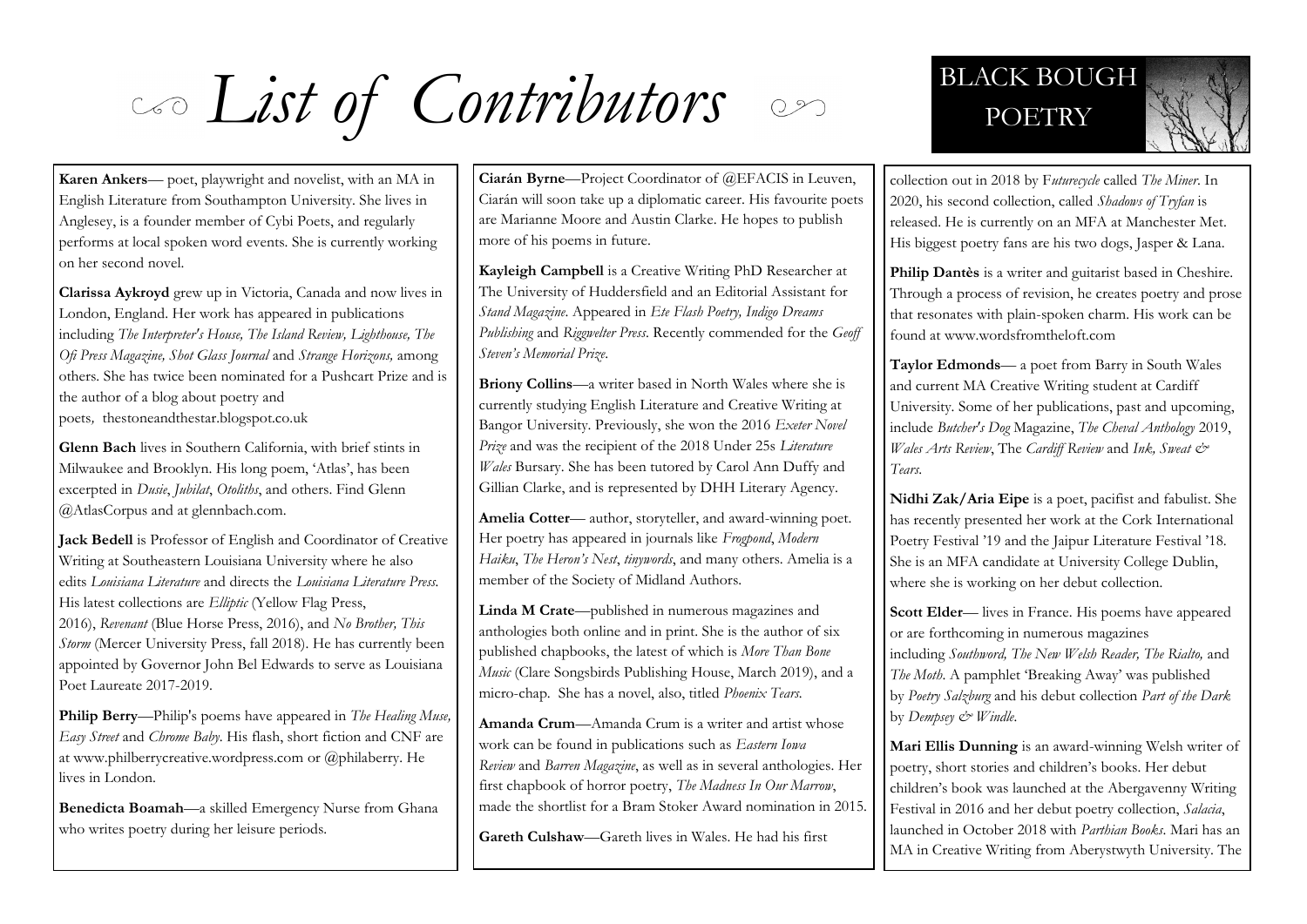coast is hugely important to her writing and wellbeing. She tweets at @mariiellis.

**Aaron Farrell** is a working-class Don Quixote, wrestling his depressive demons with a hero-complex attained through literature. He's a Creative Writing student at Bangor University & Film Critic for *Ready Steady Cut*. Prose & Poetry to feature in *Cheval Anthology Summer 2019*.

**Kari Ann Flickinger**, from Northern California, was a 2019 nominee for the Rhysling Award, and a finalist in the IHLR 2018 Photo Finish. Her poetry has been published in, or is forthcoming from, *Written Here*, *Riddled with Arrows, BHP*, *Door-Is-A-Jar*, *Ghost City Review,* and *Mojave Heart Review* among others. She is an alumna of UC Berkeley. Find her: kariflickinger.com @kariflickinger.

**Imogen Forster** has worked as a librarian and a translator. She returned to writing poetry some years ago, and took the new MA in Writing Poetry at Newcastle University, which she recommends. She has been published in print and online, and was shortlisted in two pamphlet competitions. She lives in Edinburgh

**Mark Gilbert** has recently been published in *Sonic Boom*, *Human/ Kind Journal* and *Twist in Time*. He tweets at @MarkgZero.

**Ifor ap Glyn**—Ifor ap Glyn is the National Poet of Wales.

**Chloe Gorman** is a copywriter, poet & aspiring author. Her poetry and fiction leans towards romantic, dark and gothic themes. She has an MA in Professional Writing from Falmouth University. She has poems soon to be published with *Ravens in the Attic, Mookychick, Three Drops From a Cauldron* & *Fevers of the Mind*.

**Stephanie Gorniak** is a second-generation American whose poetry has been published in Alternating Current's *The Coil* and, in 2018, was published in the *Poems on the Comet Anthology*  by *Muddy Ink Press*

**Maxmillian Hartley** was born in Plymouth, England. He is a fine artist and film maker based near London. He is interested in evoking and invoking feeling through art. Max has previously had

a poem published within the digital supplement of Richard Skelton's *Reliquiae Press* and has an ongoing artwork titled 'Spectra' which uses his poetry from 2015-2018 as its starting point.

**Ceinwen E. Cariad Haydon** lives in Newcastle upon Tyne, UK, and writes short stories and poetry. She has been widely published in web magazines and in print anthologies. She graduated with an MA in Creative Writing from Newcastle University in 2017. She believes everyone's voice counts.

**Natalie Ann Holborow** is a Swansea-born writer of poetry and fiction. In 2015, she won both the *Terry Hetherington Award*  and the *Robin Reeves Prize*, and in 2016 was named as runner-up in the Wales PENCymru New Voices Award. Her debut poetry collection, *And Suddenly You Find Yourself,* was published by Parthian at Kolkata Literature Festival in 2017

**Wendy Holborow** is a prize winning poet and fiction writer, published internationally. *After the Silent Phone Call (*Poetry Salzburg 2015) *An Italian Afternoon* (Indigo Dreams 2017 a Poetry Book Society recommendation), and *Janky Tuk Tuks* (The High Window Press 2018) [https://](https://www.wendyholborow.org.uk/) [www.wendyholborow.org.uk](https://www.wendyholborow.org.uk/)

**Angi Holden's** poetry and short-fictions are widely published online and in print. Her pamphlet 'Spools of Thread' was published in 2018 won the inaugural Mother's Milk Pamphlet Prize. Her short story 'Painting Stones for Virginia' was a prize winner in the 2018 Cheshire Prize for Literature

**Kyla Houbolt** has only recently begun submitting work. Find her in the March issue of *Neologism Poetry*, and in the summer issue of *The Hellebore*. Kyla lives and writes in Wilmington, NC, USA.

**Rae Howells** is a Swansea poet and journalist. She has had poems published in *Magma, The Rialto, Envoi, New Welsh Review, Marble, Poetry Ireland*, *The Cardiff Review* and others, and has won both the Welsh International and Rialto Nature and Place.

**Mab Jones**—produced 3 Radio 4 programmes, 2 poetry

collections, and 1 pamphlet. She was the recent winner of a Royal Society of Literature award for her residency in Cardiff Wetlands.

**Jordan King**—final year English Literature and Creative Writing student at Bangor University. Published critically and creatively in *Gallery* – Isle of Man's Arts & Culture Magazine, and *Film Stories*  magazine. Jordan is also the Film Editor for SEREN – Bangor's English Language newspaper.

**C. Aloysius Mariotti** - born in Pennsylvania and raised in Arizona. He studied creative writing at the University of Arizona in Tucson, where he also listened to a lot of Rush, Radiohead, and PJ Harvey. He resides in Massachusetts with his wife Kristen and crazy Westie, Bella Francine.

**Tracy Martinez**—artist, craftsperson and photographer with BA(Hons) in Fine Art. Also writes poetry and is working on a fantasy novel. Originally from Swansea, Tracy now lives in Llanelli, overlooking the wetlands and estuary which inspires her work. Facebook.com/TracyCabbleArt. Facebook.com/TangerineCloudStudios

**Mark Mayes**— writes fiction, poems, and songs. One day, he'd like to have a go at a play, and perhaps some non-fiction. Three poets he loves are: Brian Patten, Elizabeth Jennings and Edward Thomas.

**James McGovern** is a student on Oxford University's MSt Creative Writing programme, and he previously completed a BA in English Literature at the same university. He loves to read and write in disparate genres, including 'literary fiction', fantasy and SF, narrative nonfiction and, of course, poetry. His day job is Assistant Editor at *Vernon Press*, an academic publisher

Frank McHugh is from the west coast of Scotland.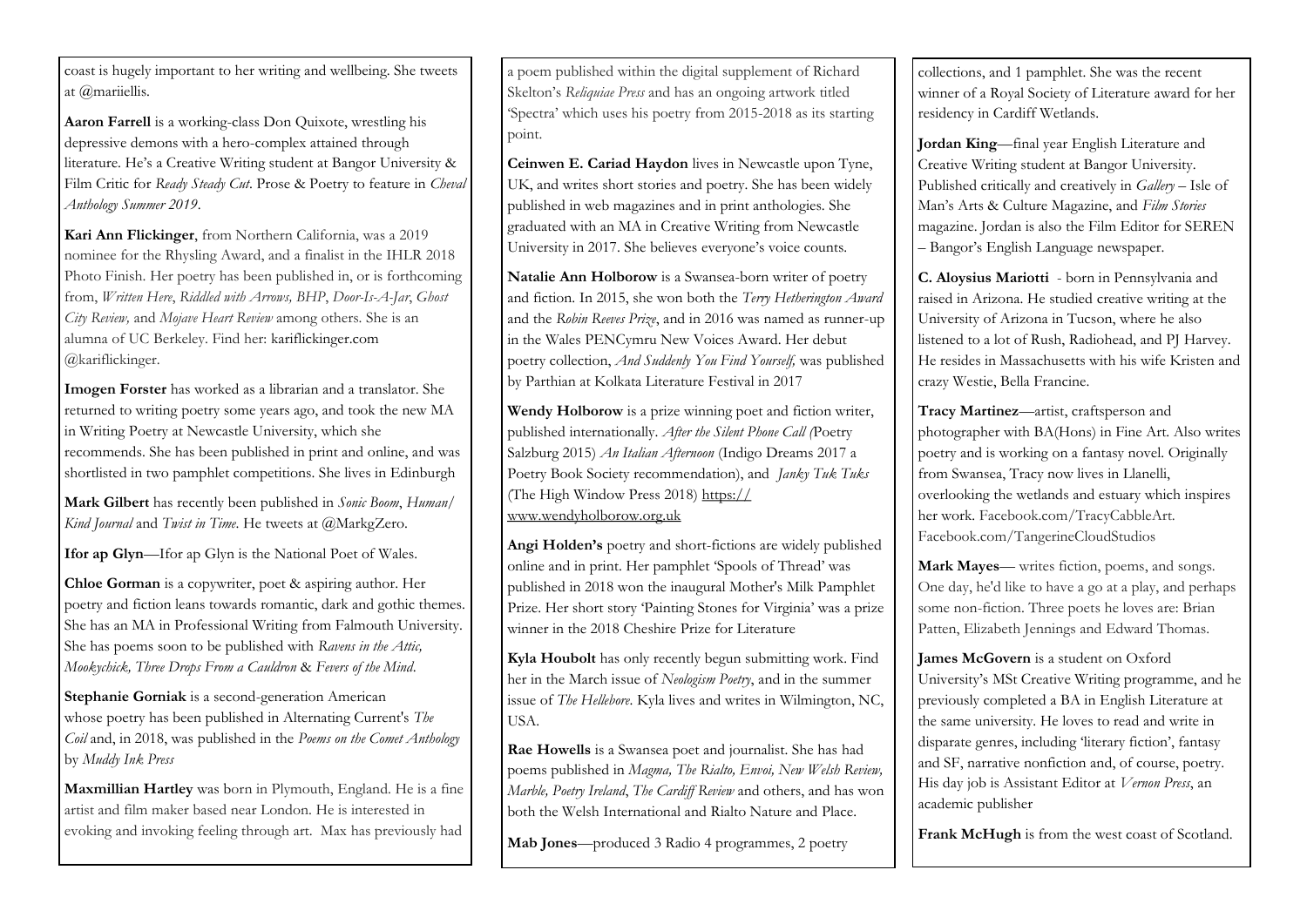He teaches and writes poetry in both Scots and English, as well as songs, short fiction and plays. His poetry has been published in *Acumen Poetry, New Writing Scotland, Gutter, The Glasgow Review of Books, SurVision*, *The Bangor Literary Journal*, *Cabinet of Heed*, *Bonnie's Crew* and *The Runt*.

**David Russell Mosley** is a teacher of theology and literature at Holy Family Academy in Manchester, NH. He has a PhD in Theology from the University of Nottingham and has published theology, fiction, and poetry.

**Emilee Moyce**—a Cardiff-based poet from central California. She graduated from Kingston University in 2018 with a degree in English Literature and Creative Writing and is currently pursuing an M.A. in Translation Studies from Cardiff University. Her favourite things are words, cats, music, and laundry detergent.

**Paul Robert Mullen** is a poet, musician, lecturer, sociable loner and compulsive traveller from Southport, Liverpool, England. He is the author of: *curse this blue raincoat* (2017), *testimony* (2018) and *35* (2018*)* and has been published in many magazines, e-zines, journals and anthologies. He likes porridge, Leonard Cohen, sharks, people singing harmonies, books with broken spines and all things minimalist.

**Ryan Norman**—a poet writing and studying in Norwich. He was a poet-in-residence in St. George's Gardens in 2017, and his work has appeared in the *Mixed Borders* pamphlet, *The Cadaverine* and *The Mancunion.* 

**Eliot North** is a writer, doctor and educator who lives between the North East of the UK and Spain. She writes poetry and prose, has been published widely and is looking to publish her first collection entitled *Ectopia*: *a diary of pregnancy loss in prose and tanka* @eliot\_north

**Lianne O'Hara**—a poet and writer from Amsterdam. She lives in Dublin, where she studies on the MA Creative Writing at University College Dublin. Her poetry has been published in *Writer's Block* & she is currently working on a novel about experiences in prison.

**Polly Oliver**—hails from Cornwall and lives in Swansea. She's been writing poetry on and off for years, mainly reading it at open mic nights across the city. Her poems have been published on Spillwords.com and on her blog 'RocksandBones – Poems from the Celtic Fringes'

**Mark Antony Owen** is a syllabic poet from East Hampshire, who writes exclusively in nine original forms—sometimes, with variations. His work centres on that world where the rural bleeds into the suburban: a world he calls 'subrural'. Mark is author of digital-only poetry project *Subruria*.

**Ness Owen** is from Ynys Mon. Her poems have been published in journals and anthologies including in *Poetry Wales, Red Poets, Mslexia, Arachne Press, Mother's Milk Books* and *Three Drops Press*. Her collection *Mamiaith* (Mother-tongue) will be published by *Arachne Press* in August.

**Christine Owens** has been writing poetry and short stories on and off for over 40 years. Her first honourable mention for poetry was for Ohio Poetry Day as a teenager. She has been recently published in 2017 in *A Poet's Picnic Anthology* in Albuquerque, New Mexico as well as receiving a runner up in We Art Friends International Poetry Tournament 2018. Twitter: @PoetrySkep

**Luke Palmer**—published widely in magazines, including most recently *Shearsman, The Tangerine, Under the Radar, Envoi* and *The Interpreter's House*. Luke's debut pamphlet won the Prole Pamphlet Competition 2018. He lives in Wiltshire and teaches English

**Kathy Parker** is a writer, poet and spoken word performer from South Australia, and author of *The Unravelled Heart,* her first collection of poetry and prose. Kathy is an op-ed contributor for Network Ten's news website, 10 Daily, with work also published at *SA Life Magazine*, *Huffington Post*, *Elephant Journal*, *The Mighty* and *The Mind's Journal*.

**Alan Parry** is a poet, playwright and copywriter from Southport, Merseyside. He is an English Literature graduate and is training to teach high school English this coming year. He cites James Joyce and Alan Bennett as his favourite writers. Twitter: @AlanParry83 Instagram: alphapapa83

**Roy Patience** was born and brought up in the Scottish Highlands. He now lives in Glasgow and works as a freelance editor. His poems have been published in *Causeway/ Cabhsair*, *Envoi*, *Gutter*, *Magma Poetry*, *Oxford Poetry* and *Tears in the Fence*.

**Rhea Seren Phillips** is a PhD student at Swansea University researching Welsh poetic forms and metre in the English language. She has been published in *The Edge of Necessary: Welsh Innovative Poetry 1966 – 2018'* (*Boiled String and Aquifer Press*); *Molly Bloom, Poetry Wales, Envoi* and The *Lonely Crowd*, among others. https://grandiloquentwretch.wordpress.com. Twitter: @rhea\_seren.

**Gillian Prew** has been twice shortlisted for the Erbacce Prize and twice nominated for a Pushcart Prize. Her latest project is a collaboration with the poet and artist, Karen Little. She is widely published with poems in *The High Window*, *The Curlew*, *The Lake*, *Zoomorphic Magazine*, and *Ofi Press Magazine*, among others

Lee Prosser currently lives in a small village in West Wales and graduated with an MA in Creative Writing at Swansea University in 2018. His work is published in *The Gull, Haiku Journal, Three Drops From A Cauldron, The Cannon's Mouth* and *The Bangor Literary Journal*. His poem 'A Sonnet for Those Things Lost' was highly commended in The Cannon Poets 2018 poetry competition.

**Lesley Quayle**—a widely published, prize-winning poet, a folk/blues singer, flash fiction writer and editor, living in deepest, darkest Dorset. Her latest pamphlet is 'Black Bicycle' (4Word, May 2018).

**Josh Rees** started writing poetry in 2018 and now considers himself a lifer. He is studying for an M.A. in Creative Writing at Swansea University. He writes poetry and fiction and is also a freelance journalist.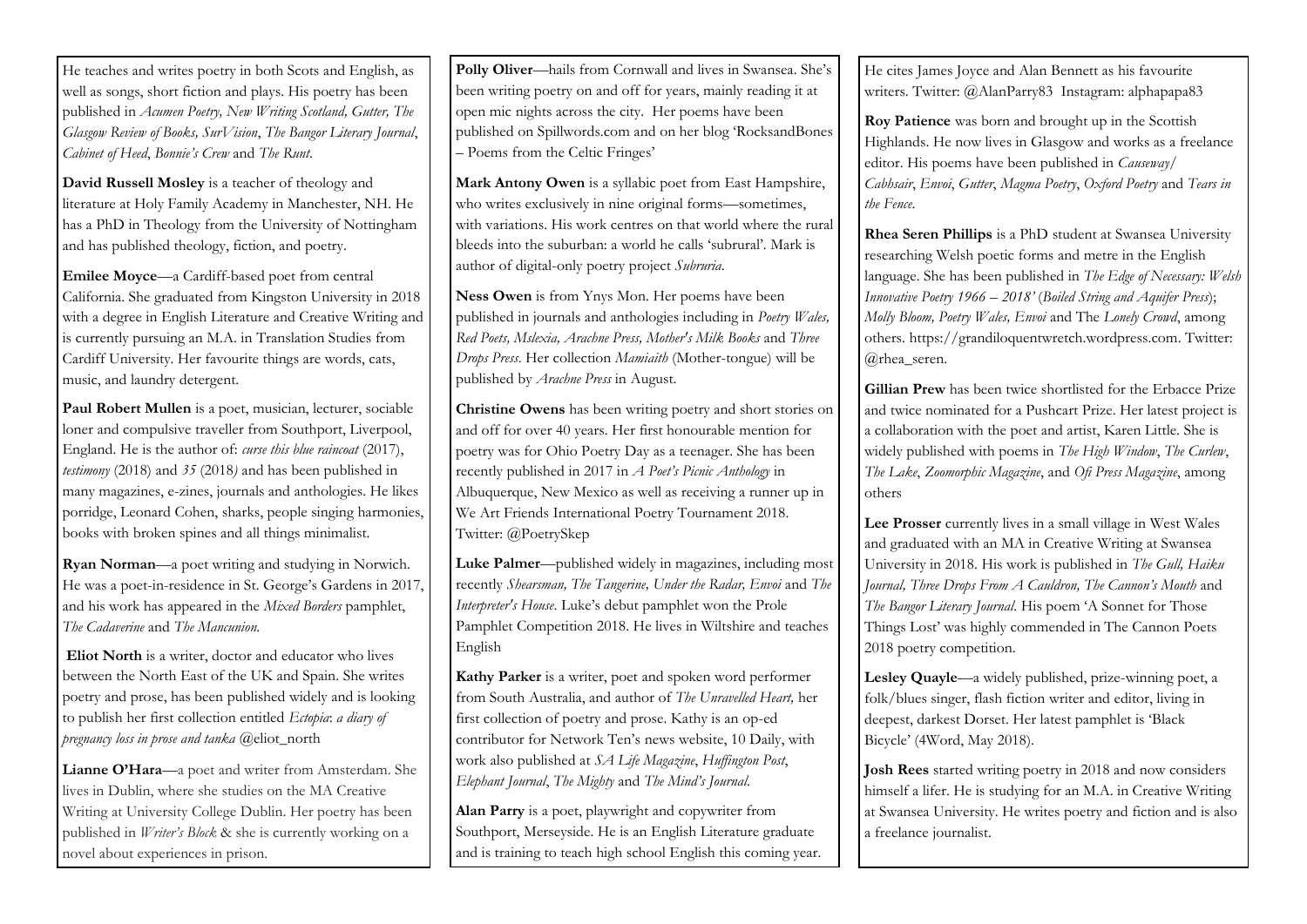**Morgan Rhys** is a thirteen year old poet from Bridgend. He was a commended Foyle Young Poet of the Year in 2018. Morgan has been published in the Poetry Society anthology, *The Walls Were Not Big Enough to Hold You*. He uses poetry to explore his autism, amongst other things and is interested in science, the environment and Minecraft. His favourite writer at the moment is Tolkien.

**Tracey Rhys's** collection *Teaching a Bird to Sing* featured in the TLS in the judge's round-up of favourites from the Michael Marks Award submissions, 2017. Tracey is widely published in journals, her poetry has been exhibited at the Senedd and she collaborates as a poet in theatre.

**James Roome** received an MA in Poetry from MMU and is based in Manchester, UK. His work has appeared in *Magma, Tears in the Fence, Ink, Sweat and Tears* and *The Wordlife Anthology.* His first chapbook*, Bull,* is out now from The *Red Ceilings Press.* 

**Danielle Rose** lives in Massachusetts with her partner and their two cats. She is the managing editor of *Dovecote Magazine* and also used to be a boy.

**George Sandifer-Smith** is a Welsh writer. His poetry has previously appeared in journals and magazines including *New Welsh Review, The Stockholm Review, The Lampeter Review, The Cadaverine* and *Black Sheep Journal*, as well as numerous anthologies including *Poems from Pembrokeshire* (Seren, 2019). He is a Lecturer in Creative Writing and regularly engages in live readings of both poetry and fiction.

**Connie Schulz** lives with her family in the Pacific Northwest near Grand Coulee Dam. Her writing has appeared in various publications including *Hidden Channel Zine, Euphony Journal* and *Empty Mirror*. She also has work forthcoming in *Wire Harp* and *SWWIM..* 

**Finola Scott**—widely published, Finola has read in Rosslyn Chapel, St Giles and the Scottish Parliament. She was winner of *Blue Nib* Chapbook, the Uist Poetry and

Dundee Law competitions and runner up in Coast to Coast's Chapbook competition. This year, Stanza Festival commissioned a poem. Twitter @finola\_scott see also @FWritersS

**Juliette Sebock** is the author of *Mistakes Were* Made and has work forthcoming or appearing in a wide variety of publications. She is the founding editor of *Nightingale & Sparrow*, runs a lifestyle blog, 'For the Sake of Good Taste' and is a regular contributor with *Marías at Sampaguitas*.

**Ben See** is a singer and composer from South London. He specialises in new vocal music and song writing.

**Natalie Shaw** works as a user researcher and 'thinks about data a lot'. Her poetry has been published and anthologised widely, most recently in *IS&T*. She was commended in the 2018 National Poetry Competition.

**Michael Shindler** is a writer living in Washington, DC. His work has appeared in publications including *The American Conservative*, *University Bookman, National Review Online* and *New English Review*. Follow him on Twitter: [@MichaelShindler.](https://twitter.com/MichaelShindler)

**Matthew M C Smith**—Matthew Smith published his poetry debut *Origin: 21 Poems'* (Amazon KDP) in 2018. He is from Swansea, Wales, and is the Editor of *Black Bough Poetry* . His poems have published in online publication 'Panning for Poems' and *Seventh Quarry Press*. He won the R.S. Thomas Prize for Poetry at Gwyl Cybi in 2018.

**Tom Snarsky** teaches mathematics at Malden High School in Malden, Massachusetts, USA. His chapbook *Threshold* is available from *Another New Calligraphy*. He lives in Chelsea, MA with his fiancée Kristi and their two cats, Niles and Daphne.

**Leela Soma** has published poems in *The Blue Nib, Steel Bellow* ( USA) *Bangalore Review* ( India), *Gutter, The Grind, NVP, The Writer's Cafe*.

**Sue Spiers** lives in Hampshire and works with Open University Poets, British Mensa's Poetry SIG and Winchester Poetry Festival. Her poems have appeared in *Acumen, Dream Catcher, Eye Flash and Orbis* and can be seen on *Ink, Sweat and Tears, The Lake* and The *High Window web*zines. She tweets @spiropoetry.

**Katherine Stockton** is a Welsh playwright and poet, currently studying a MA in Scriptwriting at UEA after graduating from the University of Warwick. She has recently had a play produced in Norwich's historic Maddermarket Theatre and looks forward to being a published poet in the upcoming East Anglian anthology *Like The Sea I Think*.

**Arthur J. Tatam**—an emerging writer from Corran, Scotland. He is currently entering his final year at the University of Bangor, studying English Literature & Creative Writing. *Black Bough* is his first publication and from there he wishes to continue practicing magical realism, experimental and modernist writing forms.

**Christina Thatcher** is a Creative Writing Lecturer at Cardiff Metropolitan University. Her work has featured in over 40 publications and her first collection, *More Than You Were*, was published by *Parthian Books*. To learn more visit christinathatcher.com @writetoempower

**Jess Thayil** is working to complete a first collection of poems. Her poetry has featured in *Magma Poetry, The Stinging Fly, Ink Sweat And Tears, Potomac Review, Abstract Magazine TV*, and is forthcoming in *Whale Road Review*. She currently lives in Bangalore, India

**Damien Tuffnell** lives in Nottingham and fits poetry in the gaps between working, sleeping and being with his two boys - 'I've one three-line poem published previously, I downplay this, my wife doesn't'.

Samuel Verdin is a British writer currently studying a BA in Creative Writing at Bangor University, Wales. His words have been published in UK literary magazines, shortlisted for the Cambridge Short Story Prize and staged at Edinburgh's Fringe Festival. Samuel also reads for *Bare Fiction Magaz*ine, helped found *rhaw Magazine* and is currently building a new platform named *Dead Bird Review* which aims to promote emerging artists. He tweets from @samuelverdin.